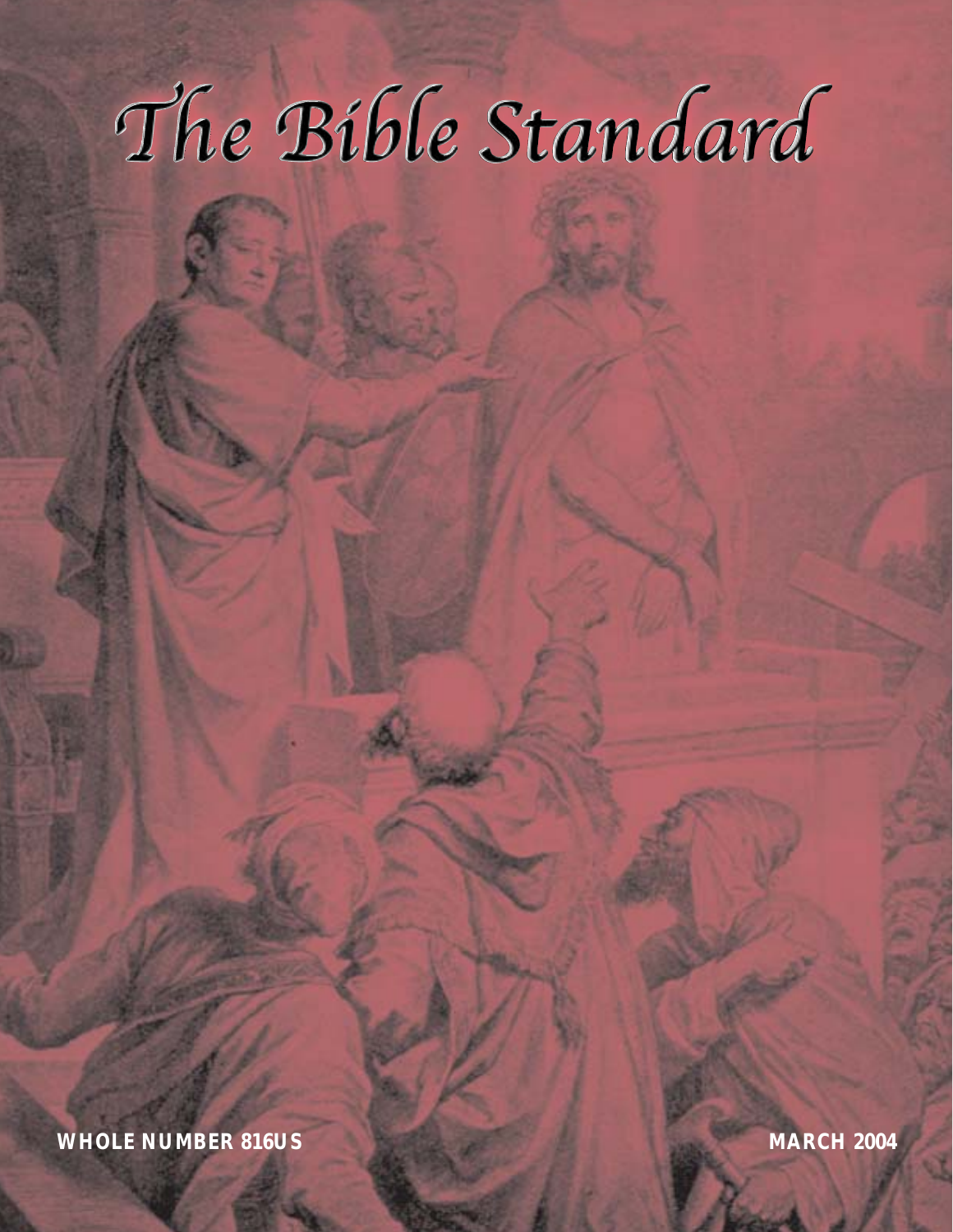# **The Real Jesus**

**"THE PASSION,"** the well-advertised motion picture about the crucifixion of Christ, has drawn a lot of compliments and criticisms from around the country. Scheduled to be shown in U.S. cinemas beginning February 25, and in the rest of the world during March and April, the production is the work of Mel Gibson, the Australian-American actor, and is a personal expression of his conservative Catholic faith. Gibson has personally financed about half of the film's cost of \$30 million. Before showing it to journalists he screened it before many church leaders and Christian groups to help advertise the film by word of mouth. The film's dialogue is in Latin and Aramaic, with subtitles supplied.

Despite its apparently unrelenting violent scenes, the film has been praised by some Christian organizations who expect it to be an effective tool for conversion. It has been condemned by some Jewish groups who fear that the film will stimulate anti-Jewish sentiment here and abroad. Gibson maintains that the production merely recounts the Biblical presentation accurately and depicts the enormity of Christ's sacrifice.

# **Anti-Semitism**

Anti-semitism is on the rise in the U.S. and Europe. The European Commission recently convened a special session to address the problem. Attacks against Jews, synagogues, and Jewish interests in Europe have been increasing over the past few years, in part due to the largescale immigration from Moslem countries and the rise of radical right-wing nationalism, which holds that Jews are conspiring to dominate the world through finance and political ideology.

The policies of the Israeli government and its treatment of the Palestinians, which many perceive as harsh and inhumane, have been used as an excuse by radical elements in Europe to retaliate against all Jews, regardless of political affiliation. A long-standing problem, which reached its nadir in the death camps during the Second World War, anti-semitism has rested on the flimsy basis that the Jews were responsible for the death of Jesus. This narrow attitude ignores the reality of Christ's resurrection: *Jesus did not remain dead. By His resurrection* He secured forgiveness of sin for all who come to God through Him — including the Jews.

# **Born a Jew — Died a Jew**

It was for His beloved people Israel that He was crucified, nailing their transgressions to the cross (Col. 2: 14; Rom. 2: 9-11). To hold the Jewish people today guilty of Deicide is to miss the point of salvation. It was necessary that Christ die, no matter how this came about, for without His death, there could be no salvation — no deliverance from the curse of sin and death.

This curse, which is upon the whole world, Jew and Gentile alike, was caused by the sin of the first man, Adam, in Eden. The glimmer of hope offered to Adam and Eve in God's promise that the "seed of the woman" would destroy Satan, was amplified in the promises given to Abraham and his progeny (Gen. 3: 15; 12: 1-3). It was in the development of the Jewish nation, chosen by God, that the promises were more clearly focused, especially in the writings of the prophets. To Israel were committed the oracles of God, the holy Scriptures. Coupled with the Hebrew writings, the New Testament gives the Christian the understanding of God's plan of redemption. So the Christian's faith has Jewish underpinnings. It seems strange that the Christian heart should not be grateful to a people who were used so effectively as the conduit for our present blessings.

As we contemplate the ministry and death of Jesus in the forthcoming religious seasons, let us rejoice in the wonderful and comprehensive breadth of this most amazing Sacrifice.

**\*\*\***

*All Scripture references are to the King James Version, unless otherwise stated.*



The Bible Standard is published monthly by the Laymen's Home Missionary Movement, Bernard W. Hedman, General Editor; John Davis, Associate General Editor. Published regularly since December 1951. **Mailing Address:** The Bible Standard, 1156 St. Matthew's Road, Chester Springs, Pennsylvania 19425-2700, U.S.A. Postage paid at the post office in Chester Springs, Pennsylvania 19425-2700. **Web Site:** *www.biblestandard.com* **Rates:** single issue — \$2.00; by subscription (12 issues annually) — \$12.00.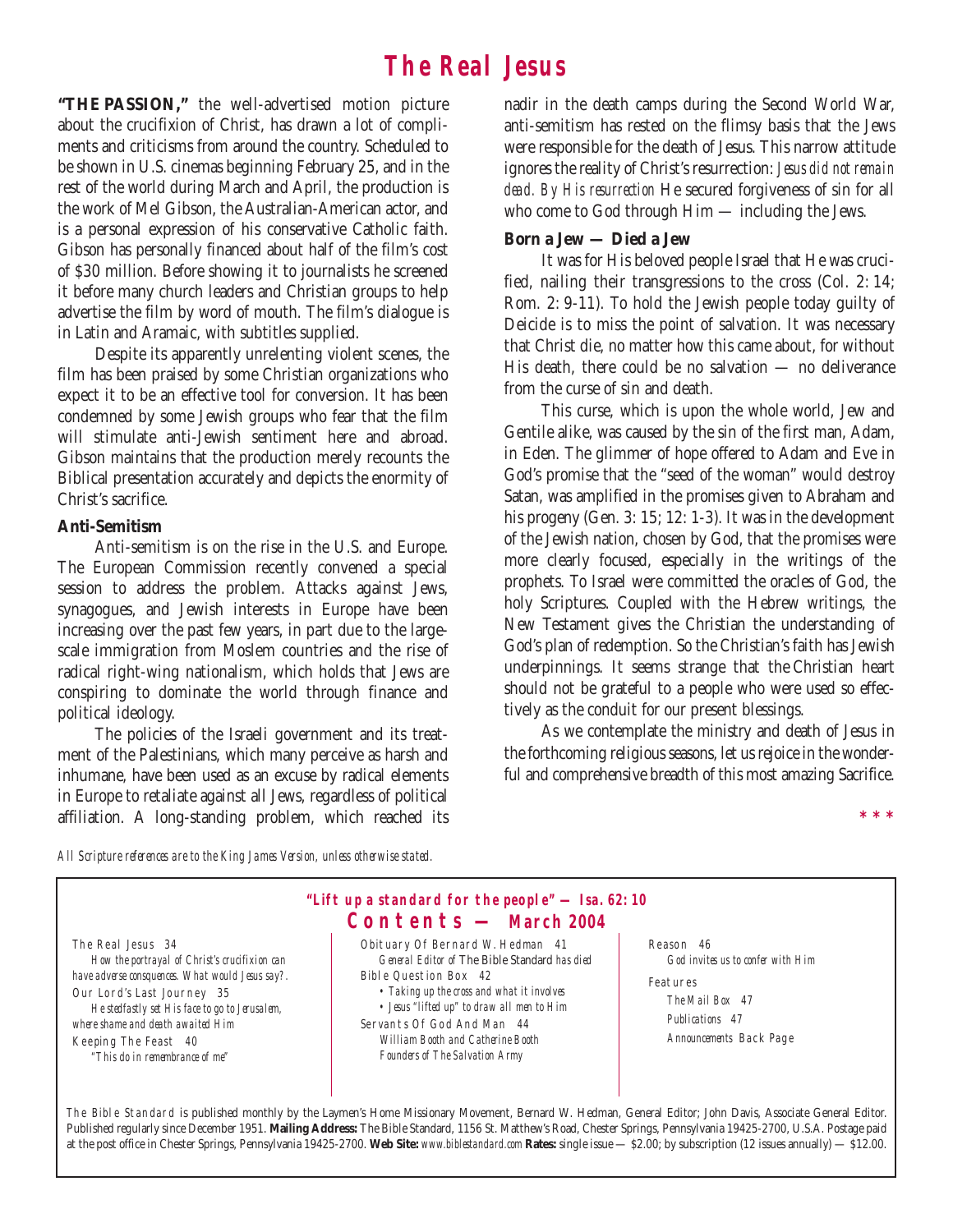# **Our Lord's Last Journey**

*"And it came to pass, when the time was come that he should be received up, he stedfastly set his face to go to Jerusalem."* — Luke 9: 51 —

**HIS TIME WAS COME.** Well aware of the prospect before Him, Jesus resolutely directed His steps and His thoughts to the place where shame and death would bring to a shocking conclusion His sacrificial course of three and a half years.

For Him, it was a lonely journey. True, the Twelve were with Him, and others who had gladly left all to follow the Master. He had told them plainly what would happen to Him in Jerusalem — that He would suffer at the hands of the Jewish leaders and be sentenced to death. Despised

and rejected of men! But they had been slow to believe all those things written in the Law and the prophecies concerning Himself. Peter had even ventured to rebuke Him: *Master! do not talk that way — it is discouraging. God forbid that such things could happen to you!* (see Matt. 16: 22, 23).

Perhaps they believed what they *wanted* to believe. Their minds naturally took hold on the glorious things prophesied of the Messiah, and they were so thrilled to be associated with Him in His coming Kingdom that they regarded His talk of suffering and ignominy and death as very likely having some figurative meaning. So the Master suffered also the loneliness of being misunderstood.

# **Leaving Galilee**

The time was come for Jesus

to leave Galilee, the scene of so many mixed experiences, and it must be in sorrow. He would never return. Some faithful friends who remained there would grieve at the parting, but comparatively few who heard His message had responded with sufficient joy and conviction of heart and mind to change their lives. Galilee had rejected Him, as Judea had rejected Him.

At Nazareth, with all its happy memories of boyhood and His mother's home, they had treated Him with such violence and outrage that he could not visit it again. At Chorazin, Capernaum, and Bethsaida, on the green shores of that silver lake where He had performed deeds of mercy and preached the Gospel of the Kingdom in persuasive words of love — even here, men preferred the shallow traditions of a false sanctity and the dead letter of the Law, rather than the light and life offered by the Son of God.

*Woe unto thee, Chorazin! woe unto thee, Bethsaida! for if the mighty works, which were done in you, had been done in Tyre and Sidon, they would have repented long ago in sackcloth and ashes. ... It shall be more tolerable for Tyre and Sidon at the day of judgment, than for you. And thou, Capernaum, which art exalted unto heaven, shalt be brought down to hell: for if the mighty works, which have been done in thee, had been done in Sodom, it would have remained until this day* (Matt. 11: 21–24).

> Woe indeed! The very generation that rejected Him was destined to suffer within 40 years the devastation of a Roman invasion which decimated the cities of Galilee. A few might then recall the woe pronounced by the Teacher of Righteousness, whom they had repudiated. And a few, perhaps, might reflect also on the gracious words that had proceeded out of His mouth (Luke 4: 22).

# **Encounters on the journey**

The Bible account does not specify the exact route taken by Jesus and the disciples, nor are we told how many loyal disciples joined the band of travellers. Their journey may well have taken about two months, starting soon after the Feast of Tabernacles. They probably avoided Nazareth and came to the great Plain of Esdraelon by way of

Mount Tabor, Endor, and Nain. Evidently their journey took them to the foothills at the northern boundary of Samaria, and Jesus sent messengers ahead "to make ready for him" (Luke 9:  $52$ ) — to reserve rooms in a Samaritan village. The men returned to the travelling party in great indignation, having been refused hospitality.

These messengers may have been some of the Seventy appointed by the Lord to be missionaries, to go ahead and prepare the people for the forthcoming arrival of Jesus during His ministry in the cities and towns along the way. Though the account of the appointment of the Seventy in Luke's Gospel (chapter 10) follows the relating of the incident at the Samaritan village, it is unlikely that Jesus would leave such a major commission until His own ministry was drawing to a close. The precise order of events is not always necessary to know, and we are sufficiently

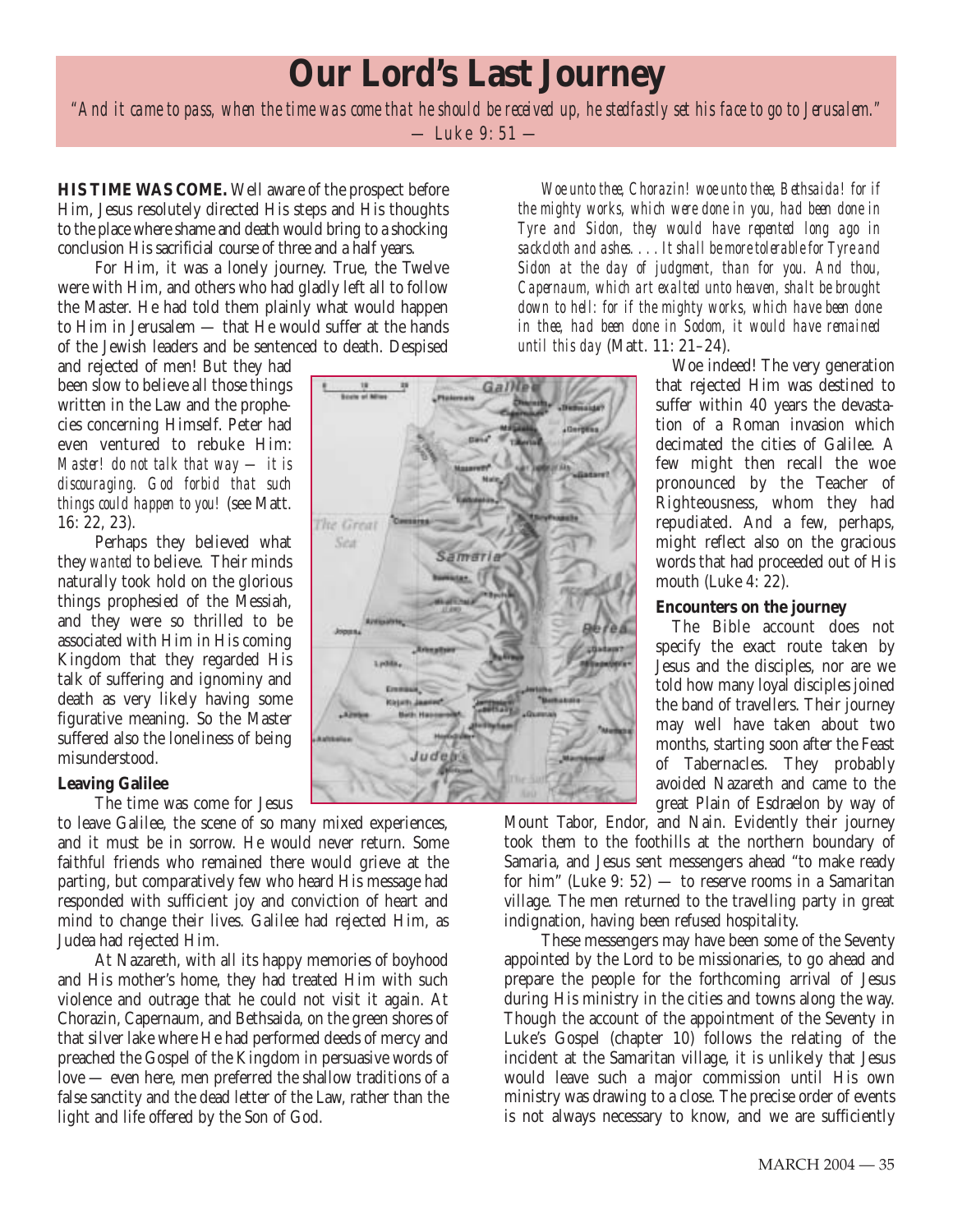*The heartfelt thanks of the Samaritan gained for him the healing not only of his body, but of his soul also. "Arise and go," said Jesus, "thy faith hath made thee whole."*

blessed that faithful brethren, as they were moved by the holy spirit set down in the record significant occurrences.

Samaritans were of mixed blood, Jewish and Gentile, and regarded by the Jews as Gentiles. A Samaritan woman at the well in Sychar had observed during an earlier visit of Jesus and the disciples that "the Jews have no dealings with the Samaritans" (John 4: 9). Yet on that occasion many received the Gospel. Jesus had stayed two days at Sychar, and many there gave witness to their faith: "We have heard him ourselves, and know that this is indeed the Christ, the Saviour of the world" (John 4: 42).

But now, the circumstances were different. Jesus was travelling to the city they hated and the temple they despised. National animosity was inflamed to the point that they refused to supply the pilgrims the ordinary necessities of life. James and John in particular, resentful at the insult, desired to exact revenge. "Lord, wilt thou that we command fire to come down from heaven, and consume them?" (Luke 9: 54). Must the sons of thunder (Greek: *Boanerges*) be sons of lightning too? (Mark 3: 17). The Lord rebuked them: "You are not aware how much there is of pride and passion and personal revenge, covered under this pretense of zeal for your Master . . . You do not consider what a good spirit you should be of."<sup>1</sup>

Turning eastward from Samaria and taking the road through Peraea towards Bethshean, Jesus every day instructing those who travelled with Him, a touching incident occurred on the outskirts of one of the villages. A plaintive wailing cry arose, and at a distance ten lepers were seen. "Jesus, Master, have mercy on us" (Luke 17: 13). His compassion aroused for these frightful outcasts of society, Jesus healed them instantly. Leprosy, more than other diseases, was supposed by the Jews to be a mark of God's displeasure, and Christ, who came to take away sin, took particular care for their cleansing.

Only one of the ten stirred himself to give thanks, kneeling before his Healer and glorifying God with a loud voice; and he was not a Jew, but a Samaritan. "But where are the nine?" Jesus asked in sorrowful surprise. Their physical bodies were indeed healed, yet the mercy of the Master had awakened no echo of gratitude in their still leprous hearts. But the heartfelt thanks of the Samaritan gained for him the healing not only of his body, but of his soul also. "Arise and go," said Jesus, "thy faith hath made thee whole."

## **Sabbath healings**

As their journey continued, Jesus was not spared the taunts, the opposition, and the criticism of the "establishment" — those Pharisaical leaders of society who felt discomfited by His directness. His healing on the Sabbath was a major cause for complaint, and two such healings occurred on this last journey. The synagogues were not the Master's chosen venues for the preaching of the Kingdom of God. Nor was He often welcome, but rather, regarded with caution and suspicion, though sometimes permitted to speak before the congregation.

On one such Sabbath occasion, Jesus entered and noticed a seriously handicapped woman who had been bent double for 18 years, and could not straighten herself. The compassionate heart of Jesus could not but respond to the mute appeal of her condition, and calling her over to Him, he said, "Woman, you are healed of your infirmity!" At His gentle touch, strength flowed into her bones and she stood upright, immediately glorifying God. The ruler of the synagogue was not pleased, and his tirade betrayed such stupidity and lack of logic as to arouse Jesus' contempt. "*Hypocrite!*" The Lord's castigation of such behavior arising more from an in-built prejudice toward Himself than from a genuine defense of the Sabbatical Law — caused His adversaries to feel ashamed (Luke 13: 10–17).

Jesus' association with publicans and sinners was another reason for the hatred of the Pharisees and those who resembled them in outlook. But not all of that ruling class closed their doors to this great Teacher. Either from genuine concern that His message was God-sent, or from motives of expediency, or perhaps with intent to pick some quarrel with Him, there were times when they appeared to welcome an audience with Him. Luke 14: 1–6 tells of an incident one Sabbath day when Jesus was invited to eat bread at the home of a Pharisee, and there was a man present who suffered from dropsy, doubtless brought along to test the Preacher's reaction. They *watched* Him. Knowing their thoughts, Jesus took the initiative and asked them, "Is it lawful to heal on the Sabbath day?" They *would* not say "Yes," but *dared* not say "No." A multitude of mixed motives and reservations kept them silent, and their inability to answer decided the controversy in His favor, so the man was healed. But the dropsy of their inflated self-satisfaction was a disease far more difficult to heal.

## **Jesus rejoices in spirit**

During the long journey Jesus often taught in parables — the Great Supper, the Unjust Steward, the Lost Sheep, the Lost Piece of Silver, the Prodigal Son, the Rich Man and Lazarus, the Good Samaritan, and many more.

From time to time, the pairs of Evangelists He had sent out to prepare the way returned to Jesus and the Apostles to report on their ministry. They came joyfully, exclaiming with astonishment that "even the devils are

<sup>&</sup>lt;sup>1</sup> Matthew Henry's Commentary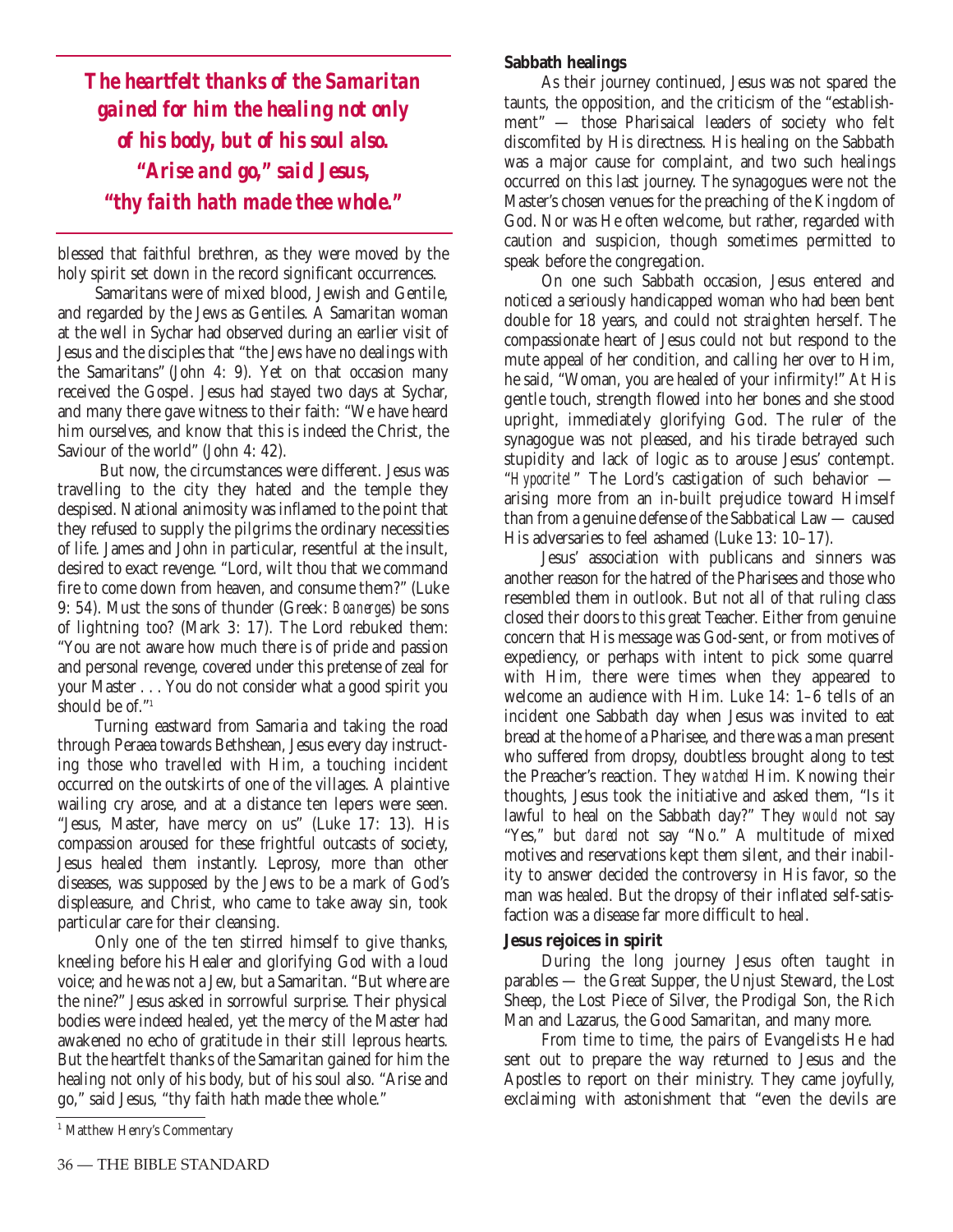subject unto us through thy name" (Luke 10: 17). Jesus offered up a solemn thanksgiving to His Father, and Luke sets down in the record that "*In that hour Jesus rejoiced in spirit"* (v. 21). Two things especially He gave thanks for: that the deep truths were hidden from the intellectuals and worldly wise; and that they were revealed to those who were as trusting as little children. Then turning to the Twelve, Jesus said quietly: "Blessed are the eyes which see the things that ye see" (v. 23).

As this last journey drew gradually to a close, there was a shadow of impending doom. "I have a baptism to be baptized with; and how am I straitened till it be accomplished!" (Luke 12: 50). It required all of the Lord's threeand-a-half-year ministry to complete the consecration symbolized by His water baptism at Jordan, the tension and suspense increasing daily now, as He looked steadfastly towards Jerusalem, to His own destiny, and still beyond that, to the destiny of the world He had come to redeem.

# **Arrival at Bethany**

It seems that the quiet village of Bethany was the Lord's refuge during His visits to Jerusalem. Here lived His dear friends Martha and Mary and their brother Lazarus, a family apparently in comfortable circumstances, whose love and reverence always placed at His disposal their holy and happy home. From there a pleasant walk over the Mount of Olives would take Him to the Temple.

John's Gospel (10: 22) indicates that Jesus arrived at Bethany some time before the Feast of Dedication in late December, a festival founded by Judas Maccabaeus in honor of the cleansing of the Temple in 164. The other Gospel writers omit this detail, but it does suggest that Jesus, in setting His face towards Jerusalem, purposed to concentrate His ministry for His remaining weeks at the very heart of the chosen people of God. It was from Jerusalem that the pulse — the heart-throb of the nation, directed the lives and activities of all Israel, and fundamentally influenced the spiritual health or debility of a people who were ever fickle in their loyalties to a God who loved them for *their* fathers' sakes (Rom. 11: 28).

The eastern porch of the Temple still retained the name of Solomon's Porch, possibly being built of materials which had formed part of the ancient Temple. Here, as the great Teacher walked through the bright colonnades, He could not fail to draw the crowd, and He was ready to give audience to any who might question Him. How long this ministry continued without interference, we are not told. The authorities were certainly aware of Jesus' presence, and had their agents posted to keep daily watch, seeking any possible pretext for His arrest. Such a preacher was dangerous to their position, and must be silenced.

# **The time for speaking plainly**

So the Jews gathered around with seemingly impartial and genuine inquiries, yet intending a crafty assault on His apparently irrefutable claim to be God's Anointed One. "How long dost thou hold us in suspense? If thou be the Christ, tell us plainly" (John 10: 24, marginal reading).

How much of misgiving and dread lay behind their challenge? Was the struggle between their convictions, which told them Jesus was indeed the Christ, and their corruption, which said — No! — because He was not such a Christ as they had expected or desired? It was not at all that He had kept them in suspense, but that their own dismay must be laid to *His* charge. "*Tell us plainly*."

The time had come for plain speaking. He reminded them that abundant evidence had been given — His works, His words, His miracles, His raising of the dead, were all accomplished as the Father's Representative and by the Father's power. "But ye believe not, because ye are not of my sheep." Only the true sheep followed the Shepherd, and theirs would be the blessed inheritance of eternal life.

Then, it seemed, the trap was sprung: "*I and my Father are one.*" Christ's unique oneness with the Father, that union of mind and purpose and will that marked the relationship of Jesus to the Almighty, should have commended Him as one truly sent by God. But the Jews saw at once that the words could be interpreted to mean infinitely more, and they took up stones for His immediate execution according to the Law. Yet His undisturbed majesty disarmed them. "Many good works have I shewed you from my Father; for which of those works do ye stone me?" "For a good work we stone thee not; but for blasphemy; and because that thou, being a man, makest thyself God" (John 10: 32, 33).

Jesus' further clear reasoning in justifying His claim to be the Son of God only antagonized His critics further, but they dare not stone Him. His presence overawed them and they could only glare their hatred as He passed from among them. His time had not yet come. Some in Jerusalem did believe on Him during those days and weeks of witness, as later events were to prove, but to remain there was to imperil His life in vain. Judea had spurned Him, as Galilee had spurned Him.

The Lord's wisest course was to retire to a safe distance. He therefore went beyond Jordan to the place where John had once baptized, and stayed some time. There many sought Him out, remembering that the Baptist had borne emphatic witness to Jesus in that very place, and they, too, became believers (John 10: 40–42).

# **The Raising of Lazarus**

It was during the Lord's time of exile from Jerusalem and its environs that news came of the desperate sickness of His dear friend Lazarus, with an implied appeal that He should come to Bethany. But Jesus delayed, and the disciples, in a dilemma, assumed at first that the danger to their Master's life must keep Him away. Days passed, and Jesus seemed to know that Lazarus had died.

Yet He chose to go to Bethany. "Master, the Jews of late sought to stone thee; and goest thou thither again?" But seeing He was determined to go, Thomas said to his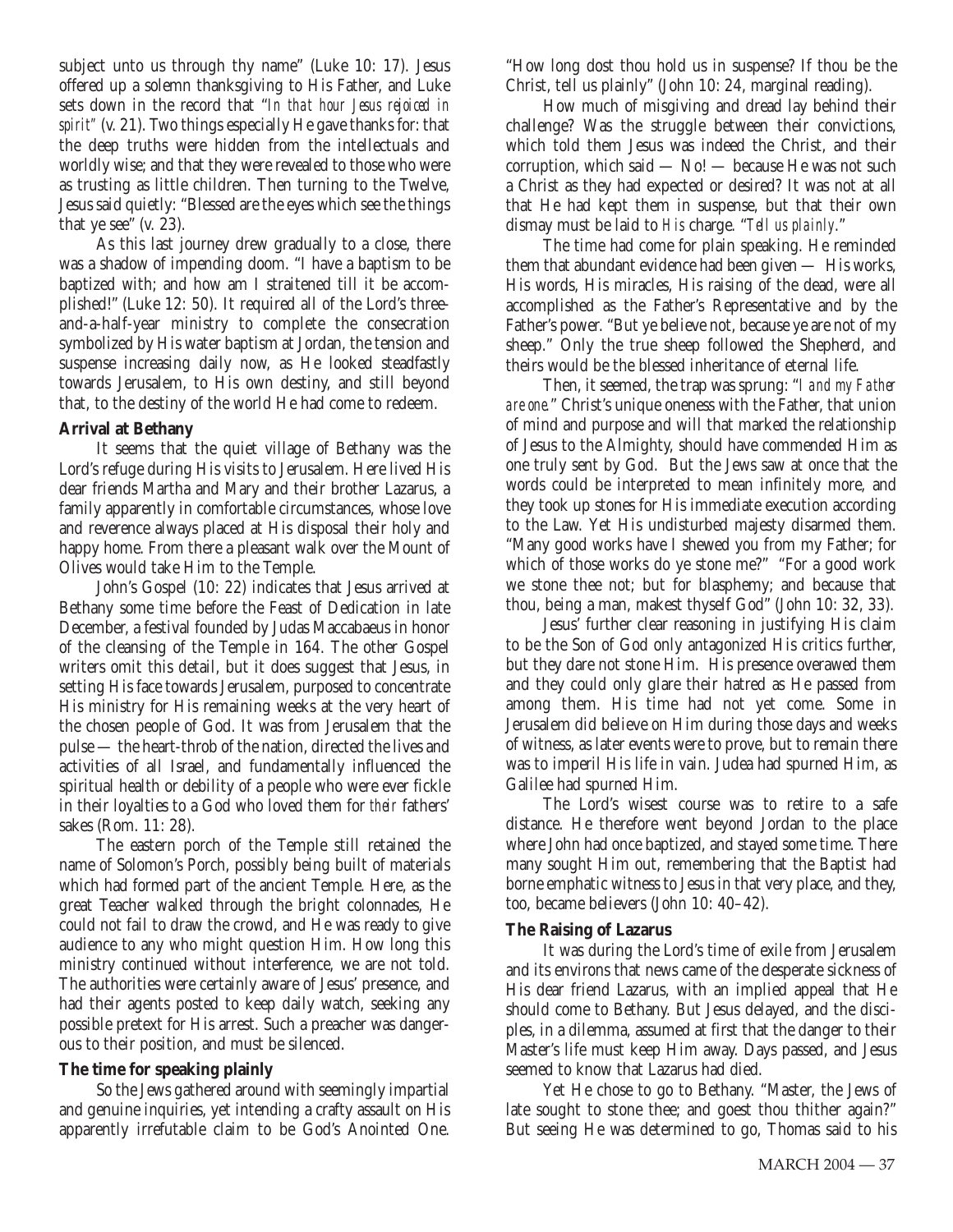*He stood at the entrance, and the others held back with indrawn breath as He cried with a loud voice: "Lazarus — come forth!"*

fellow disciples: "Let us also go, that we may die with him" (John 11: 8, 16).

The importance of the family and the respect in which they were held meant that many eminent Jews were in attendance to console and mourn with the sisters. While some observed the tears in Jesus' eyes and acknowledged His affection for the dead Lazarus, others asked dubiously, even perhaps sneeringly, why Jesus, who reputedly performed miraculous cures, could not have saved His friend from death.

The tomb, like most graves belonging to the wealthy, was a recess hewn in a horizontal wall of rock with a stone slab to close the entrance. A dread chill ran down the spine of many a watcher, as Jesus commanded that the stone be removed. He stood at the entrance, and the others held back with indrawn breath as He cried with a loud voice: "Lazarus — come forth!" And from the rocky tomb there emerged a figure swathed in burial garments, health restored — tradition holds — for 30 more years of life, light, and love.

There were many witnesses of this miracle who believed when they saw it, but there were others who could only carry an alarmed and angry account of it to the Sanhedrin at Jerusalem, that supreme, judicial, ecclesiastical, and administrative council which would very soon exercise its power even over the Lord's Anointed. Henceforth, Jesus was living with a price upon His head.

Jesus was not ignorant of it. For the last few weeks of His earthly existence, till the due time had brought the Passover, at which He meant to lay down His life, He retired with His disciples to a small town near the wilderness, called Ephraim.

## **THE DAYS OF HOLY WEEK**

God's Old Testament people, the Jews, and His New Testament people, the Christians, both have a festival in the springtime of the year. The Jewish festival is the Passover, while the Christian festival has come to be known as Easter. Originally this was the festival in honor of Eastra, or Ostara, the Teutonic goddess of light and spring, adopted by the Anglo-Saxons in the 8th century to celebrate instead the resurrection of Christ.<sup>2</sup>

The time of Passover was fixed exactly by Divine decree and was to be kept on the 14th day of the month Nisan, which was designated the beginning of the ecclesiastical year. It commemorated the Israelites' deliverance from slavery in Egypt, and on the evening of Nisan 14 each year, every Jewish family would observe the solemn ritual described in Ex. 12.

It should be kept in mind that the Jewish day began at sunset  $-6$  o'clock in the evening, as based on the creative days of Genesis: "And the evening and the morning were the first day" (Gen. 1: 5; see also vs. 8, 13, 19, 23, 31).

From the heights of Ephraim, Jesus could observe the pilgrim bands at the approach of Passover, streaming down the Jordan valley towards Jerusalem. The time had come for Him to leave His hiding place, and He came down to the high road to join the great caravan of Galilean travellers. Going forth to His death, a greater majesty and splendor than ever before seen in Him kept the disciples in quiet awe. But as they paused for rest along the way, He told the Twelve again, with more terrible particulars than before, of the coming ordeal — how He would be betrayed to the Priests and the Scribes, condemned and handed over to the Gentiles, mocked, scourged, and — unthinkable horror *crucified*. On the third day, He would rise again.

But their minds, full of Messianic Kingdom hopes, could not receive these warnings as factual. Their imaginations were of twelve thrones, and when the mother of James and John came to Jesus and begged that her sons might sit on either side of Him in His Kingdom, He bore it with resignation. In their blindness they had asked for that position which, a few days later, they would see occupied by two crucified robbers.

# **Saturday evening, Nisan 9 begins**

Jesus did not intend to make Jerusalem His resting place during the few days until Passover, but chose to stay in the beloved home at Bethany. The earlier Gospel writers appear to have exercised some caution in telling of an incident that evening, mentioning "a certain woman" and referring to a supper at the house of "Simon the leper." At that time the life of Lazarus was in danger (John 12: 10), and there may have been a need to protect the family's privacy for years afterwards, which no longer prevailed by the time the Apostle John wrote his own account.

Only John implies that it was in her own home that Mary anointed the feet of Jesus with a pound of costly spikenard, and wiped His feet with her hair. The disciples were guests also, and eyewitnesses. These men, humble Galileans for the most part, may have been amazed at the lavish gesture. But one, Judas Iscariot, with a show of piety to mask his avarice, hotly objected. Its value at three hundred pence may well have represented a year's labor, and so much money *wasted*, rather than put in the care of him that kept the bag, was more than he could bear.

With hindsight, John records that Judas was a thief (John 12: 1–8), and it appears that from this time he laid his plans to betray the Master (Matt. 26: 14-16; Mark 14: 10, 11). No events are recorded for the remainder of Nisan 9. The day after our Lord's anointing by Mary would corre-

**<sup>2</sup>** Davis's Bible Dictionary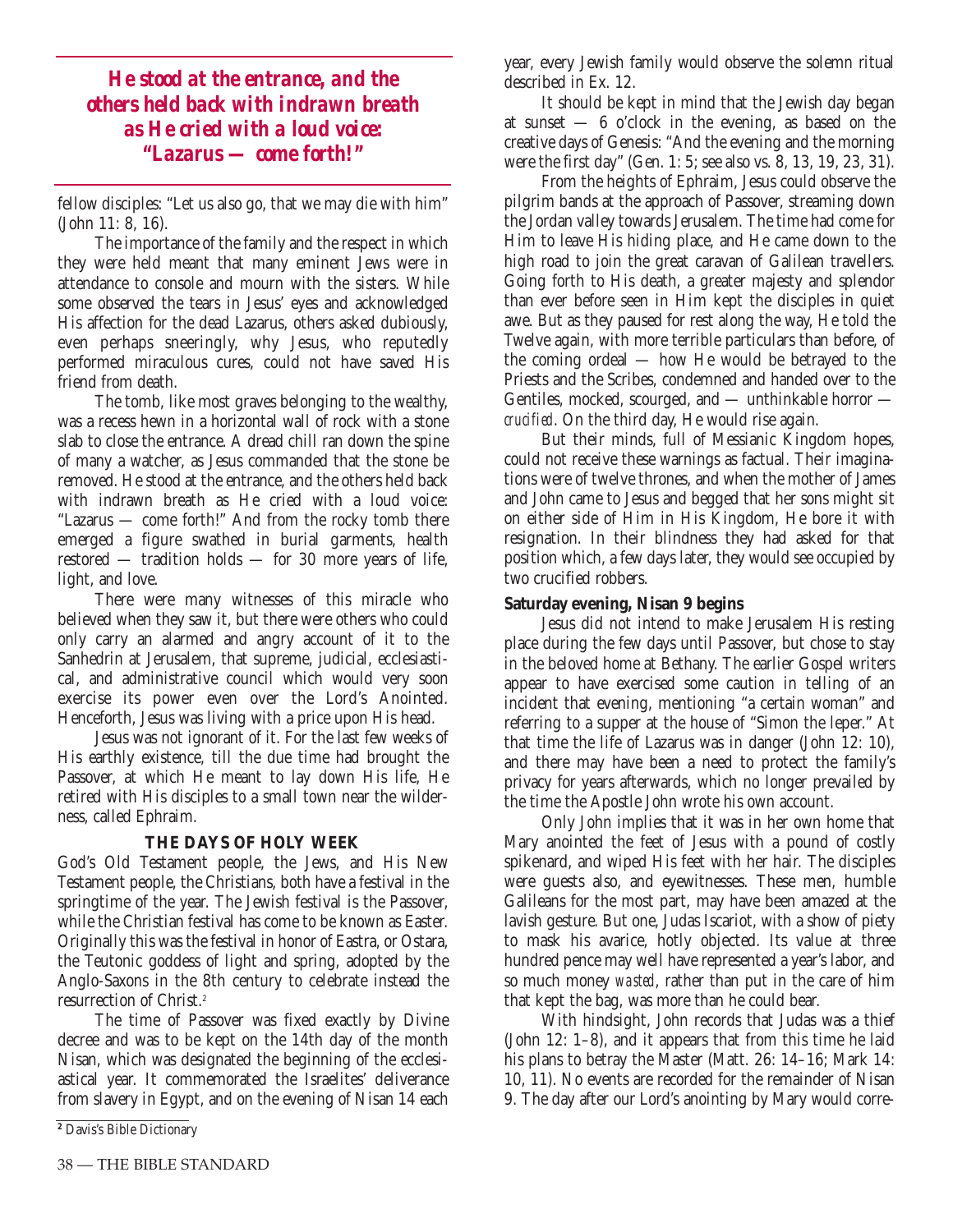spond to the Sunday of our calendar, now generally celebrated as Palm Sunday in the Christian world.

#### **Sunday evening, Nisan 10 begins**

This is the day of the Lord's triumphal entry into Jerusalem, which actually took place on what would be our Monday morning, that date having commenced at 6:00 p.m. on the Sunday by Jewish reckoning. This was the proper day for the lamb to be taken into each household, ready for the Passover meal on Nisan 14 (Ex. 12: 3).

It appears that in spite of all that had recently happened, there was a general impression among the people that Jesus would still be in the city for the Passover, and an atmosphere of intense interest and expectation prevailed. Consequently, when it became known early that morning that He was coming, the excitement increased. He started out on foot, probably taking the main route over the Mount of Olives, then near Bethphage dispatched two disciples to bring to Him an ass and her colt, as yet unridden, which they would find tethered in the village. If the owner objected, they were to say, "The Lord hath need of them" (Matt. 21: 3). All was as He had said. The disciples put their garments on the colt for a makeshift saddle, lifted the Master upon him, and the triumphal procession set forth.

No sooner had He started than the multitude spread out their coats to carpet His path,

adding boughs of palm, olive, and fir, and breaking into joyful shouts of "Hosanna to the Son of David! Blessed is he that cometh in the name of the Lord! Hosanna in the highest!"

This was no defiant display, no seditious challenge to authority, intended to stir up political strife. It was an outburst of provincial joy, the simple exultation of poor Galileans and despised disciples. But the Apostles recalled in after days that it fulfilled the prophecy of Zechariah: "Rejoice greatly, O daughter of Zion; shout, O daughter of Jerusalem: behold, thy king cometh unto thee; he is just, and having salvation; lowly, and riding upon an ass, even upon a colt the foal of an ass" (Zech. 9: 9, ASV).

Jerusalem, the ancient city, the "golden" city, which now hailed him, would shortly turn on Him. He who had thus far shed no tear for His own sake, broke into a passion of lamentation, which wrung from His lips the heart-cry:

*O Jerusalem, Jerusalem, thou that killest the prophets, and stonest them which are sent unto thee, how often would I have gathered thy children together, even as a hen gathereth her chickens under her wings, and ye would not! Behold, your house is left unto you desolate. Ye shall not see me henceforth, till ye shall say, Blessed is he that cometh in the name of the Lord"* (Matt. 23: 37–39).

Down in the city, some Pharisees were mingled among the crowd, and the joy of the people was galling to them. These Messianic cries and kingly titles were unseemly! "Master, rebuke thy disciples." Jesus answered: "I tell you that, if these should hold their peace, the stones would immediately cry out" (Luke 19: 39, 40).

Approaching near to the Temple, the procession dispersed, and Jesus went in. The sacred place was sullied, usurped by droves of cattle, bargaining voices, and the clink of gold. Amid such desecration He would not teach, and with burning zeal He drove them out. Not until he had

restored the Temple to decency and silence could be begin his ministrations. He healed the sick, taught those humble enough to listen, and amid the vain attempts of His enemies to hinder and annoy Him, passed the hours of that memorable day in tireless dedication to the work His Father had sent Him to do.

The Lamb of God had on this 10th day of Nisan been received gladly into the spiritual home of the nation. Only a few days remained before the true Passover would be accomplished.

## **Monday evening, Nisan 11 begins**

Jesus most likely returned to Bethany on Monday evening, and at 6:00 p.m. Nisan 11 set in. It seems to have been on the following morning, Tuesday, that the somewhat strange episode of the barren fig tree occurred. Being hungry, Jesus noticed the solitary tree, but was disappointed to find no fruit. He thereupon

pronounced its doom, and soon after it was seen to be withered. This was no miracle of unworthy anger, but a fitting symbol of the worthlessness of a nation whose professions of godliness brought forth no "fruit of good living."

No further details of this day's activities are given, but Luke tells us that Jesus taught daily in the temple, and though the Chief Priests and Scribes sought to destroy Him, they found no way, as the people were attentive to hear Him (Luke 19: 47, 48).

## **Tuesday evening, Nisan 12 begins**

The authorities decided that something had to be done. An assembly was called and the chief priests, the scribes and the elders of the people met at the palace of Caiaphas, the High Priest. Afraid to arrest Jesus openly (for they feared the people), they discussed ways and means of taking him subtly and having Him put to death on some pretext. This would be best deferred until the Passover supper was over and the multitudes visiting the city for this event were on their journey home.

During their deliberations, a message reached them which presented an unforeseen expedient to their schemes. That disciple — *one of the Twelve!* — was ready to put an end to their perplexities and reopen with them the communication already made. That one who had lived with Jesus,

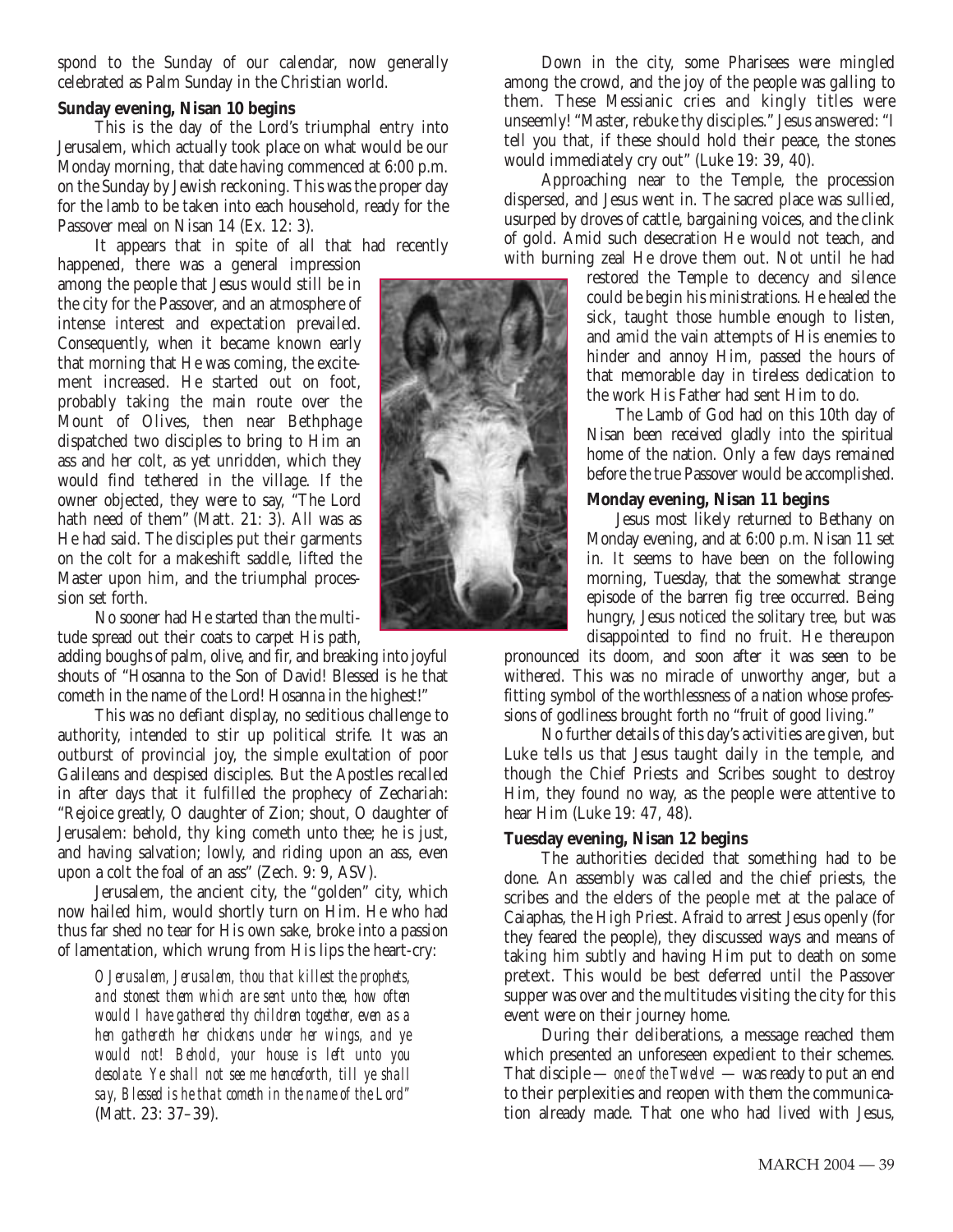heard all He had said and seen all He had done, and was yet ready to betray Him, strengthened them in their purpose.

And this very day, Jesus still continued His Temple witness and confounded His critics, heedless now of the lurking danger.

# **Wednesday evening, Nisan 13 begins**

That night, according to Luke, Jesus spent some time on the slopes of the Mount of Olives, the hush of that familiar spot a balm to His soul, as He drew strength from communion with His Heavenly Father for the ordeals to come. Back at the Bethany home He lay down for the last time on earth, waking on the Thursday morning, never to sleep again, except for His sleep in death.

On Thursday, withdrawn now from all public speaking, and spending the day in quiet seclusion, Jesus instructed His disciples as to the keeping of the Passover. He and the Twelve, as a family, were to partake, not in Bethany as they might have expected, but in Jerusalem. They were to follow a servant carrying a pitcher of water who would lead them to the house where a room was readily offered for the occasion. Whose house it was, we are not told, though some have conjectured that the owner was none other than Joseph of Arimathea. And there, they made ready the Passover meal.

## **Thursday evening, Nisan 14 begins — Passover**

"With desire I have desired to eat this passover with you before I suffer" (Luke 22: 15). As dusk gathered, Jesus and His disciples walked from Bethany to that large upper room where the table was spread and the cushions provided.

Sadly, even at this late hour in our Lord's life, His closest companions caused Him grief. While supper was in preparation, He watched for a volunteer to perform the usual courtesy of feet-washing after the dusty walk, and none coming forward, Jesus took upon Himself this humble service. With what shame and awe they read into this act His gentle rebuke! But there was strife still, as to which of them should be accounted the greatest, perhaps arising from their loving desire to be near to the Master at the table. Again His patient instruction gave them pause for thought, doubtless in later time valuable to their eternal profit.

We do not know positively that Judas remained during the further ceremony, the institution of the Lord's Supper, though it seems likely that he was still present. At some point, the agony of His imminent betrayal impelled the Lord to declare in the hearing of all: "*One of you shall betray me*!" Alarm spread through the gathering, each one fearing that through some unforeseen weakness, some cowardly failing, he might be the guilty one.

The beloved disciple, John, seated close to the Master, asked Him, "Lord, who is it?" A sign was given him, and Judas Iscariot was identified as the traitor Apostle. "Then said Jesus unto him, That thou doest, do quickly." Judas went out immediately, and it was night (John 13: 21–30).

# **The Memorial of His Death**

"Jesus took bread, and blessed, and brake it, and gave to them, and said, Take, eat: this is my body. And he took the cup, and when he had given thanks, he gave it to them: and they all drank of it. . . . This is my blood of the new testament, which is shed for many" (Mark 14: 22–24). "This do in remembrance of me" (Luke 22: 19).

The Apostle Paul later emphasized the deep significance of the Lord's admonition: "This do ye, as oft as ye drink it, in remembrance of me: (1 Cor. 11: 25). As oft *every year as you keep the Passover —* remember the Lord's death. No longer do the Lord's people keep the feast to remember the deliverance from Egyptian slavery. The keeping of that feast was but the symbol, the picture, of a mightier deliverance. Jesus' broken body and shed blood would in due time emancipate a race in slavery to sin and death. He was the Lamb of God, come to take away the sin of the world — come that they might have life abundant.

# *Christ our passover is sacrificed for us.*

# **KEEPING THE FEAST**

**"THIS DO, IN REMEMBRANCE OF ME."** The proper observance of the Lord's Supper — the Memorial of His death, was lost sight of for many centuries. Christians generally interpret the words "as often as ye do this" as authority for observing the Lord's Supper frequently — as often as desired, and many churches hold weekly or monthly "Communion" or "Eucharist" services.

However, as Christ was referring to the Jewish Passover, an annual memorial, it seems clear that He saw His own death as introducing a new epoch when believers, Jewish and Gentile, would *once each year,* on the anniversary of His death, remember His sacrifice, using the symbols of bread and wine, as He did on the night He was betrayed, to represent His own broken body and shed blood.

We do not say that sin is committed by any untimely observance, nor that non-observance is in itself sinful. But honoring our Lord's admonition, many Bible

students keep this Feast only once a year, on the Biblical date, the evening of Nisan 14. This falls in 2004 on Friday, April 2nd, after 6:00 p.m. (see announcements).

All who accept Christ as Savior and have consecrated their lives to His service, are invited to participate. We shall naturally prepare ourselves, casting out any leaven of malice and wickedness, as faithful Israel purged their homes of leaven — a symbol of sin before keeping their Passover (Ex. 12: 15; 1 Cor. 5: 7,

8). Let us, therefore, keep the Feast with the unleavened bread of sincerity and truth.

\*\*\*

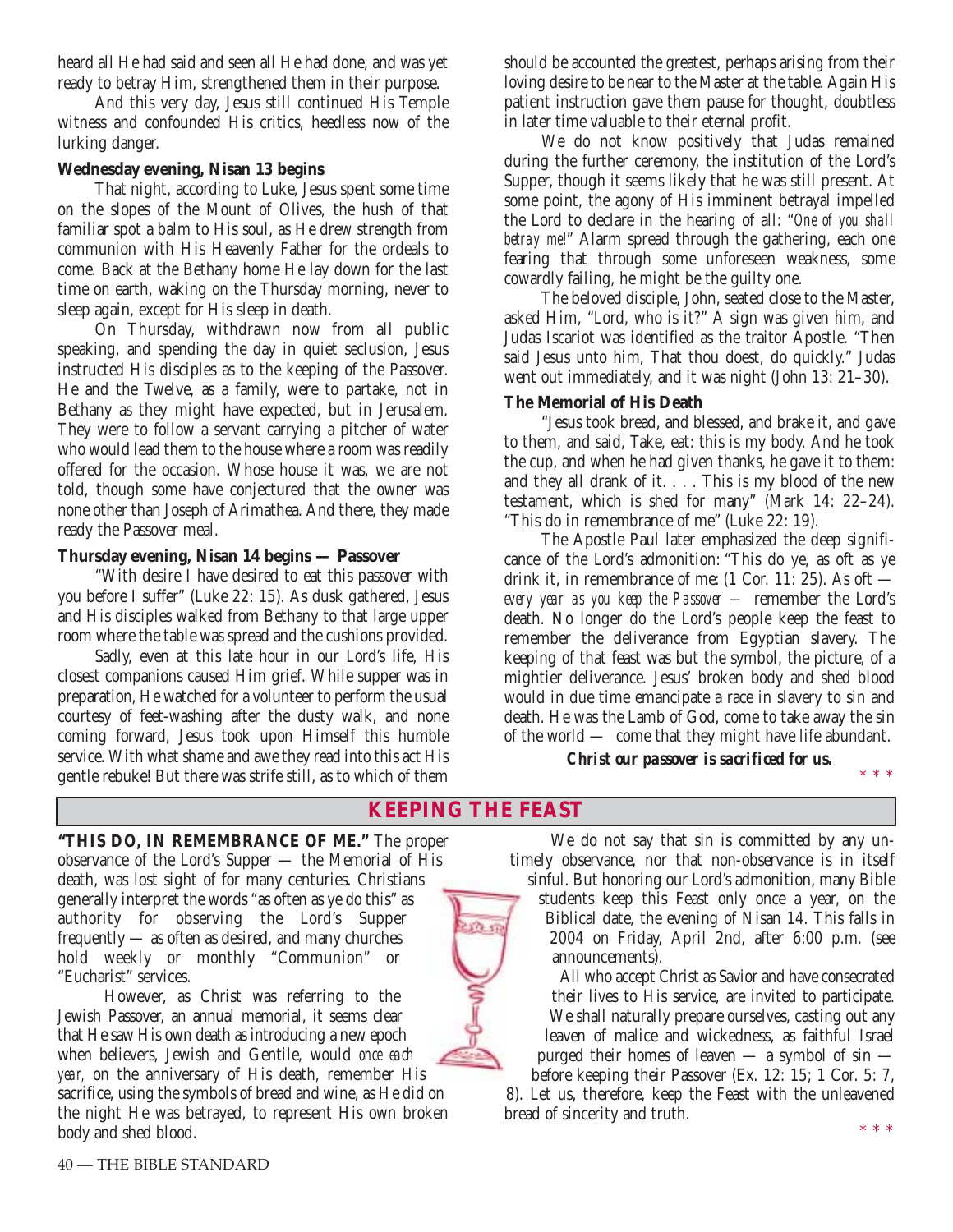#### **Bernard W. Hedman, General Editor, Dies**

We regret to announce the death, at age 79, of Bernard W. Hedman, the General Editor of this journal and our sister magazine, *The Present Truth,* and other publications of the Laymen's Home Missionary Movement (LHMM).

Pastor Hedman died in the Paoli, Pennsylvania hospital, on Friday, January 30. He had been in declining health for several months and was admitted to the hospital for examination; while there his condition deteriorated and he slipped into a semi-conscious state for several days before dying of multiple organ failure. A funeral service for Bro. Hedman was held at the chapel situated at our headquarters in Chester Springs, attended by about 90 mourners.

Pastor Hedman was born in 1924 in Republic, Michigan, to parents William and Aina Perttunen Hedman, both Finnish Lutherans. He was the youngest of 10 children. While living in Chicago he met his future wife, Betty; they married in 1944. In 1948, the couple moved to Philadelphia to help in the editing and publishing work at the headquarters of the LHMM,



then under the supervision of Prof. Paul S.L. Johnson, Executive Trustee and Editor. When Bernard and Betty left to raise their expanding family, Bernard remained in active co-operation with the LHMM, assisting the next two Editors in the publishing work. In 1985 he succeeded to the office of Executive Trustee, General Pastor, and Editor, in which posts he served until his death.

Bro. Hedman is survived by his wife; two sons, Bradley and Mark; a daughter, Deborah; and son-in-law, Jack Zilch. His family and the staff at the headquarters miss him very much and are thankful for the years of service that he gave and in which they were privileged to co-operate. We pray that God will bless his memory.

The publishing work and other activities of the LHMM will continue, pending the installation of a successor to Bro. Hedman. A comprehensive review of Bro. Hedman's life, with photographs and tributes from around the world, will be published in the Winter 2004 issue of *The Present Truth*.

# **of interest . . .**

**According to American Broadcasting Company (ABC) News,** 82% of Americans consider themselves Christian. Of those, 60% say they are Protestant, 25% say they are Catholic, and 15% say they are Christians of different kinds. Just 2% of the population practice the Jewish faith, less than 1% are Muslim, and 13% have no religion. 60% of Americans believe that the Bible is historical fact.

**\*\*\* The European Commission** is co-hosting a seminar with the European Jewish Congress in response to accusations of inaction and indifference. The unprecedented meeting follows evidence of a rise in anti-Semitic incidents within the European Union (EU).

Attacks on EU Jewish targets have caused alarm in the Jewish community. Nobel Peace prize-winner and Holocaust survivor, Elie Wiesel, has said he is deeply concerned about the problem. He is attending the Brussels meeting, along with senior religious leaders and politicians from Europe and Israel. The seminar was briefly postponed after Jewish leaders accused the EU itself and European Commission President Romano Prodi of fostering anti-Semitism. The charge angered Mr. Prodi, who was recently honored by European rabbis for his part in promoting what he calls "a Europe of diversity."

The European Jewish Congress has attributed what it calls "the growing hatred towards Jews in Europe" to unbalanced attitudes to the Middle East crisis. It wants systematic monitoring of anti-Semitic acts, tougher justice, and better education in schools to help combat the problem. — *bbc.co.uk*

**\*\*\***

**A senior Vatican envoy** is to meet the head of the Russian Orthodox church in a move aimed at easing tensions between the two churches. The rare meeting was announced during German Cardinal Walter Kasper's visit to Moscow in February. In the past Russian Orthodox Patriarch Alexy II has blocked Pope John Paul II's long-standing wish to visit Russia, accusing the Pope and Catholics of aggressive missionary activity in Russia and other predominantly Orthodox former Soviet republics. Last month he said ties with the Roman Catholic Church would have to improve before he would agree to a papal visit. Relations reached an all-time low two years ago, when Cardinal Kasper's visit was cancelled amid anger at the creation of four Catholic dioceses in Russia. But the Vatican insists its activities in the country cater largely for traditional Catholic minorities like Poles, Germans, and Lithuanians, who have faced discrimination and persecution in the past. The Vatican believes there are just 600,000 Catholics in Russia — or 0.4% of the population.

Cardinal Kasper expressed hope that the Catholic and Russian Orthodox Churches could solve their differences. "The Russian Orthodox and Catholic Churches have common values — humanitarian and Christian ones — and we want to co-operate in order to promote these values in Europe." — *bbc.co.uk*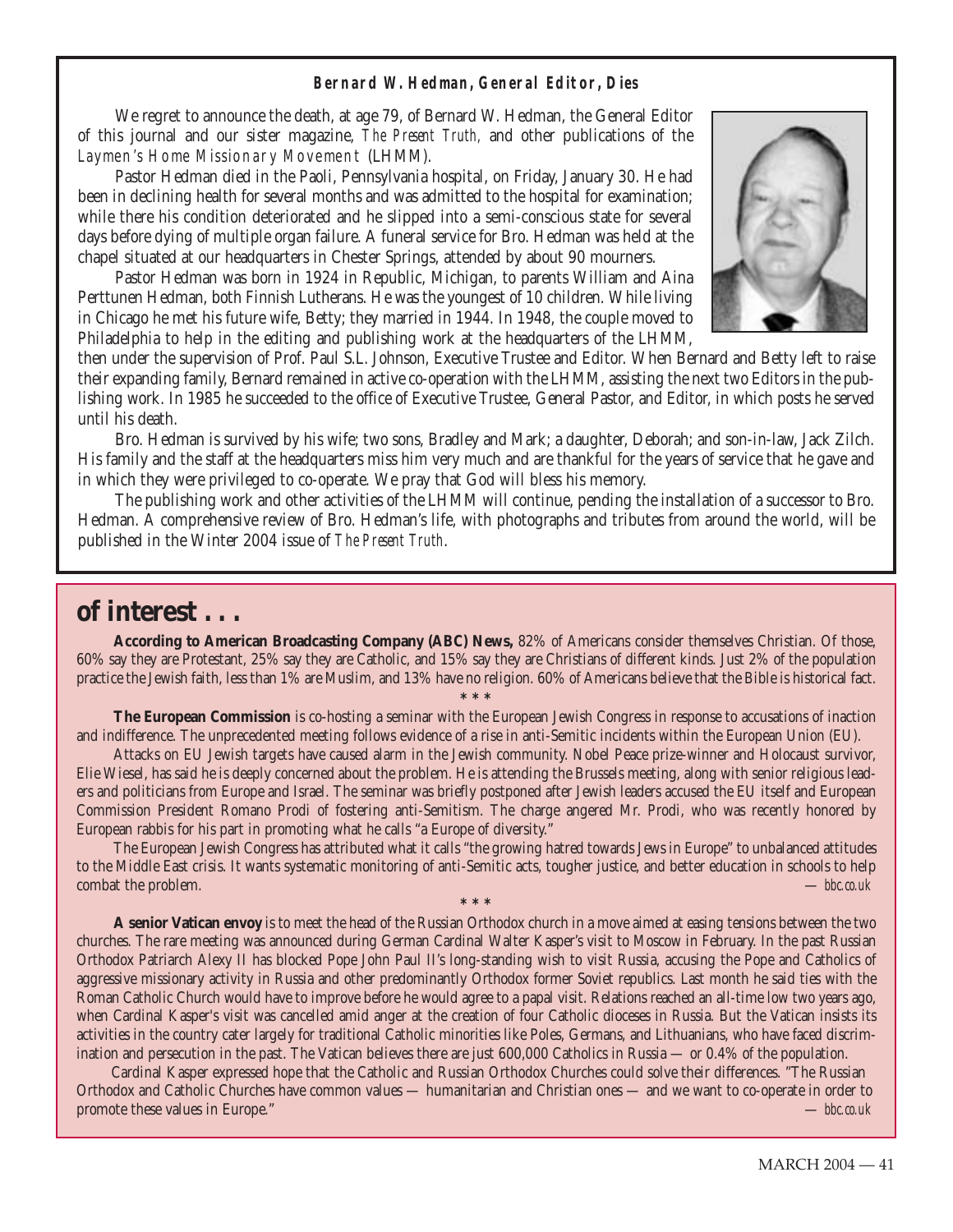

# **TAKING UP THE CROSS**

Matt. 16: 24 reads, "Then Jesus said unto his disciples, If any man will come after me, let him deny himself, and take up his cross, and follow me." When Jesus spoke these words, did His disciples understand what He meant by the expression "take up his cross"?  $\overline{\mathsf{Q}}$ 

A *cross* is defined as an upright post with a transverse piece near the top, on which condemned persons were executed in ancient times. *Crucifixion* is defined as the act of execution on a cross. A

Crosses were used by the Assyrians and Persians to display the heads of enemies or degraded criminals above the gateway into a city. Later they were used to crucify enemies of the state as a form of capital punishment. The Greeks and Romans first used crucifixion to punish slaves, but by the first century it was used for any enemy of the state, though a citizen could only be crucified by a decree from Caesar. Crucifixion was a public spectacle of shame and the Romans increasingly used it as a warning against crime. By Jesus' time crucifixion was a common sight and undoubtedly the disciples were quite familiar with it. Before the crucifixion itself, the victim was forced to carry the cross at its crossbeam to the site of execution.

#### **How Jesus Taught Cross-bearing**

When Jesus taught His disciples, He often drew lessons from things His disciples were familiar with. Knowing they were familiar with crosses and crucifixion, He used the symbolic expression "take up his cross" and similar expressions to teach a lesson (see also Matt. 10: 38; Mark 8: 34; Luke 9: 23; 14: 27). Our text (Matt. 16: 24) expresses three different aspects of the Christian life. The second part, "take up his cross," describes that part of the Christian life that has to do with subjecting one's own will to the Lord's will in service, especially amid trials and other untoward experiences. A cross is a fitting symbol showing how self-will is cut through by God's perfect will, encouraging the obedient to submit to the Divine will. The poem, *Transverse And Parallel* in our *Poems of Dawn* book expresses it well:

*The will that runs transverse from Thine Doth thereby make its cross; Thine upright will cuts straight and still Through pride, and dream, and dross.*

Jesus' disciples learned about "cross-bearing" during His earthly ministry through His teachings and observing Him in His "cross-bearing" experiences. They could not have gained a full appreciation of it, however, until they too had laid down their lives in sacrifice and had gone through their own "cross-bearing" experiences. Such experiences are particularly designed by the Lord to strengthen, balance, and perfect character.

# **JESUS LIFTED UP**

John 12: 32 reads, "And I, if I be lifted up from the earth, will draw all men unto me." What is meant in this verse by our Lord's expression, "lifted up"?  $\overline{\mathsf{Q}}$ 

The primary thought undoubtedly is our Lord's crucifixion — His lifting up on the cross, as the great Sin-offering on behalf of "the sins of the whole world" (John 12: 33; 1 John 2: 2). It is as a result of this sacrifice that all the blessings which God has purposed and promised shall eventually come to all people. Until atonement for sin had been made, nothing could even be started that would eventually release them from the death sentence they are under. A

Our Lord's lifting up was symbolized by the lifting up of the brazen serpent by Moses in the wilderness (Num. 21: 9; John 3: 14, 15). By looking to it, the Israelites, bitten by the fiery serpents, were healed illustrating how the world of mankind, bitten by sin, poisoned, and dying, may have life through faith in the Redeemer, based upon His great offering for sin — His Ransom Sacrifice for all mankind (See *The Bible Standard,* June 2002, p. 69, regarding Nehushtan/brazen serpent).

## **The Secondary Meaning**

A secondary thought in this passage is that our Lord's obedience in laying down His life as the Sin-offering led directly to His own exaltation to power and great glory. The Apostle has stated it, "Wherefore God hath highly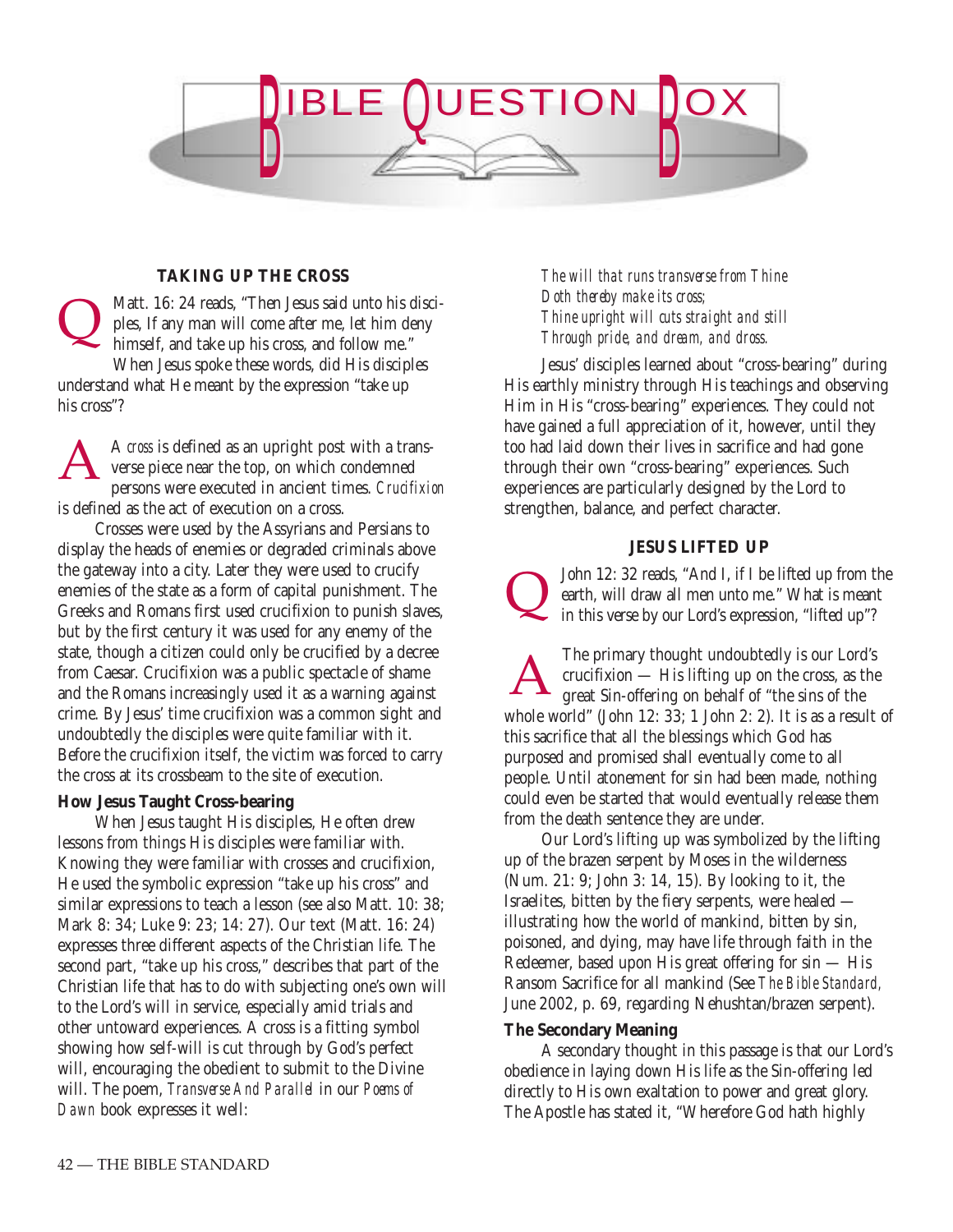exalted him, and given him a name which is above every name: that at the name of Jesus every knee should bow, . . . and that every tongue should confess that Jesus Christ is Lord, to the glory of God the Father" (Phil. 2: 9-11).

Because our Lord was lifted up in both of these senses, blessing will come to the world. His lifting up as the Sinoffering provided the purchase-price for both the Church and the world. Additionally, His lifting up in exaltation as the great Prophet, Priest, and King, is equally necessary to the future drawing of the world of mankind, and the resultant blessing upon all who yield to the drawing influence.

## **Drawing All Men is Yet Future**

While considering this verse, it is important to understand what is meant by the "drawing." The Scriptures assure us that Jesus is not drawing all men at the present time. On the contrary, Jesus indicated that during the present Age the *Father* does all the drawing. This is stated in John 6: 44: "No man can come to me, except the Father which hath sent me draw him." That our Lord is not drawing all men to Himself at the present time is evident when we observe how many there are in the world who have never heard of the name of Jesus, much less have had a favorable influence toward Him.

The drawing by the Son will not begin until after the drawing by the Father has accomplished its intended purpose. That purpose is "to take out of them a people for his name" — to gather out of the world an elect Church to be Jesus' joint-heirs, "members in particular" of His Body (Acts 15: 14; Rom. 8: 17; 1 Cor. 12: 27).

When this work of selecting the faithful of the present Age shall be completed, then the due time for the Son to "draw all men" — the rest of mankind — will have arrived. And just as the Father has been drawing the faithful during this Age, so the Son — His Church associated with Him in the work — will draw all men in the next  $Age$ during His coming Kingdom, His Mediatorial Reign (Isa. 32: 1; Acts 3: 21, 22; 2 Tim. 2: 12).

#### **The Church Also Lifted Up**

It has required almost the entire Gospel Age to lift up, first the Head, and afterward the members of His Body, His joint-sacrificers, with Him. With the completion in death of the sufferings of every member of this honored company, down to the last one, this entire Body has through the power of the First Resurrection been lifted up in the secondary sense — that of exaltation. The world now awaits their revealing (Rom. 8: 19).

That our Lord by this expression, "lifted up," meant more than His own crucifixion is evident from His words to the Jews, "When ye have lifted up the Son of man, then shall ye know that I am he" (John 8: 28). The Jews do not yet know Him as the Messiah. Additionally, His words can apply to the lifting up  $-$  the figurative crucifying  $-$ 

*His lifting up as the Sin-offering provided the purchase-price for both the Church and the world. Additionally, His lifting up in exaltation as the great Prophet, Priest, and King, is equally necessary to the future drawing of the world of mankind, and the resultant blessing upon all who yield to the drawing influence.*

of all the members of His Body, the Church (Rom. 6: 6, Gal. 2: 20; 2 Tim. 2: 11, 12).

#### **"Drawing" Not by Compulsion**

The future drawing of the world of mankind does not mean that their response is to be compulsory. Some have used this passage to try to prove that all will be forced to be eternally saved, but rightly understood it teaches quite the contrary. It does indicate that the Lord will exert helpful influences upon all men, but He will never violate their free moral agency, their right to exert their own wills as they please. This eternal principle is stated in John 4: 24, 23: "God is a Spirit: and they that worship him must worship him in spirit and in truth. . . . for the Father seeketh such to worship him."

In proof that the word "drawing" does not signify compulsion, let us note that the Father's drawing during the Gospel Age has not been compulsory, but has consisted of enlightenment, help, and opportunities which may be either accepted or resisted by all who experience His drawing. We are told concerning the drawing at the present time that "Many are called, but few are chosen" (Matt. 22: 14). Few make their calling and election sure by obedience to the terms of their call, though this does not mean they are eternally lost. The Lord has made gracious provisions whereby none will ever be eternally lost except by completely wilful sin against full light.

# **Millennial-Age Drawing**

During the coming Millennial Kingdom, the light, the encouragement, the general influence of that time will be so favorable that all shall come to a knowledge of the truth and to the fullest opportunities of reconciliation with God (Isa. 11: 9; 1 Tim. 2: 4). Only after continued unyielding resistance to all the helps at that time will it come to pass that the soul who will not obey that Prophet, Priest, and King, then in power, shall be destroyed from among the people (Ps. 145: 20; Prov. 10: 29, 30; Acts 3: 23).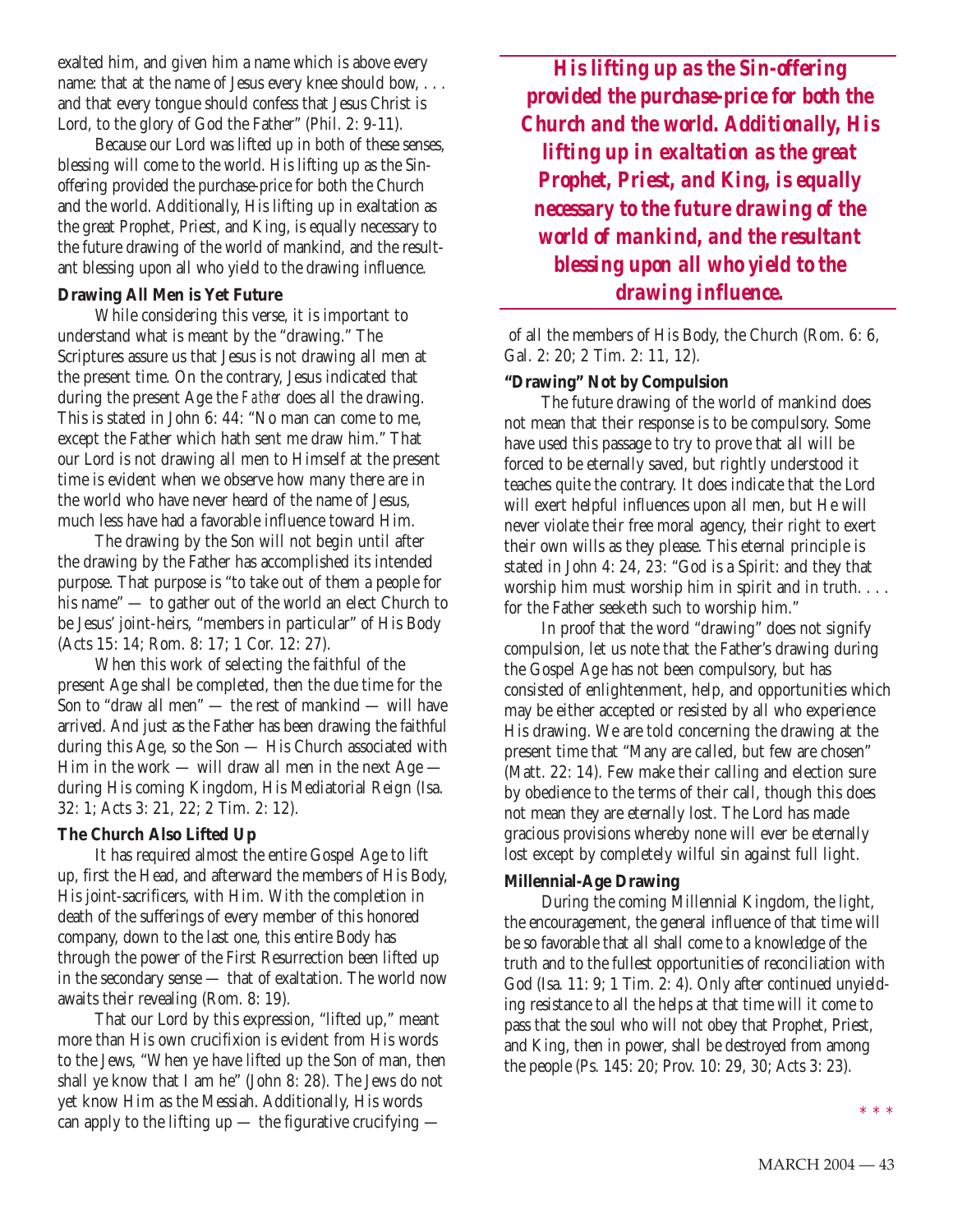# **Servants of God and Man**

*The third in a series of articles on godly men and women from around the world, whose lives have shaped the cultures in which we live.*



# **William Booth** Co-Founder of **The Salvation Army**

BORN IN 1829 to a poor family in Nottingham, England, William Booth was forced to leave school at the age of 13 years to earn a meagre living for himself, his mother, and three sisters, after his father's death. Apprenticed to a pawnbroker, the sight of hungry, desperate mothers pawning their wedding rings to feed their families

became etched on his memory.

At the tender age of 15 years, William experienced a profound religious conversion and knew with sudden clarity that "God should have all there was of William Booth." Without delay he began open-air preaching in the tradition of his hero John Wesley, choosing the poorest districts of the city.

#### **The move to London**

As he grew from youth to manhood, the pressing needs of his family drew William to London to seek better employment, and this he found at a pawnshop in Walworth. Hating the work which made him more painfully aware than ever of the abject poverty of so many people, he found satisfaction in joining the local Methodist Church where he became a well-respected lay preacher.

William's release from the pawnbroking business came when a Methodist Reformer heard him preach and recognized his potential. He offered William 20 shillings a week as a travelling evangelist with the Methodist New Connexion, and the young man's destiny took shape. While serving at a church in Brixton, William met and fell in love with Catherine Mumford, a deeply consecrated young woman, his ideal partner, and they were married in 1855.

#### **Changes in prospect**

For two years William travelled with Catherine from coast to coast conducting energetic revival meetings, and there were said to be an average of 20 converts a day. But serving for a term in Brighouse, Yorkshire, and later in Gateshead, Tyneside, William became somewhat disheartened, feeling he should be doing more to reach the ordinary people. The New Connexion were no longer sympathetic to his energetic evangelistic activities, and he abhorred their attitude of social rigidity and exclusiveness. "Religion," he said, "means loving God with all your heart, and your neighbor as yourself." With Catherine's support, William broke with the Methodist New Connexion, but with a wife and four children to support, his prospects were dismal.

#### **The Gospel is free for all!**

The Booths carried no dogma, but along with their belief that the unconverted were destined for eternal punishment, they felt deep pity for the outcast, and hated the dirt, the squalor, and the suffering. Somehow William spared money from his meagre resources to hire secular buildings — even a circus tent — to which the lost and degraded could come. His chief concern was to stand up in the market place and shout out a message of hope and salvation to all lost creatures in need of comfort and hope.

This concern finally found its focus among the poverty-stricken folk of London's East End in the mid-1860s, when William and Catherine started a movement called "The Christian Mission." It grew quite slowly, being but one of several hundred charitable and religious groups trying to help the poor at that time. Then an unexpected touch of inspiration transformed the scene completely. A new name and a new approach caught the imagination and the enthusiasm of thousands.

# **The Salvation Army**

*A banner, a uniform, a rank. Military-style brass bands, and a marching campaign to lift the spirits of the people and enlist soldiers of the cross! And a General to lead the battle! Onward, Christian Soldiers!*

William Booth's fiery style of preaching fitted the military image — a little flamboyant and melodramatic but it roused thousands to repentance and hope. After early opposition, the movement took hold nationally and internationally. Money was poured in to finance such projects as homes for the homeless and for released prisoners, legal aid for the poor, and practical help for alcoholics. The military tactics were reflected in "*The War Cr*y" journal; seven bonneted lasses "*laid siege*" to New York; daughter Kate "*opened fire*" in France. And the world's concept of Christianity was transformed.

General William Booth concluded a speech at the Royal Albert Hall on 9th May, 1912, with these words:

*"While women weep as they do now, I'll fight; while little children go hungry as they do, I'll fight; while men go to prison, in and out, in and out, as they do, I'll fight; while there is a drunkard left, while there is a poor lost girl on the streets, while there remains one dark soul without the light of God, I'll fight — I'll fight to the very end."*<sup>1</sup>

After his death three months later, 150,000 people filed past the old warrior's casket, and at his funeral Salvation Army officers knelt in love and respect, along with thieves, tramps, harlots, the lost, and the outcast.

The General had laid down his sword.

<sup>1 &</sup>quot;Booth the Beloved" by J. Evan Smith, Oxford University Press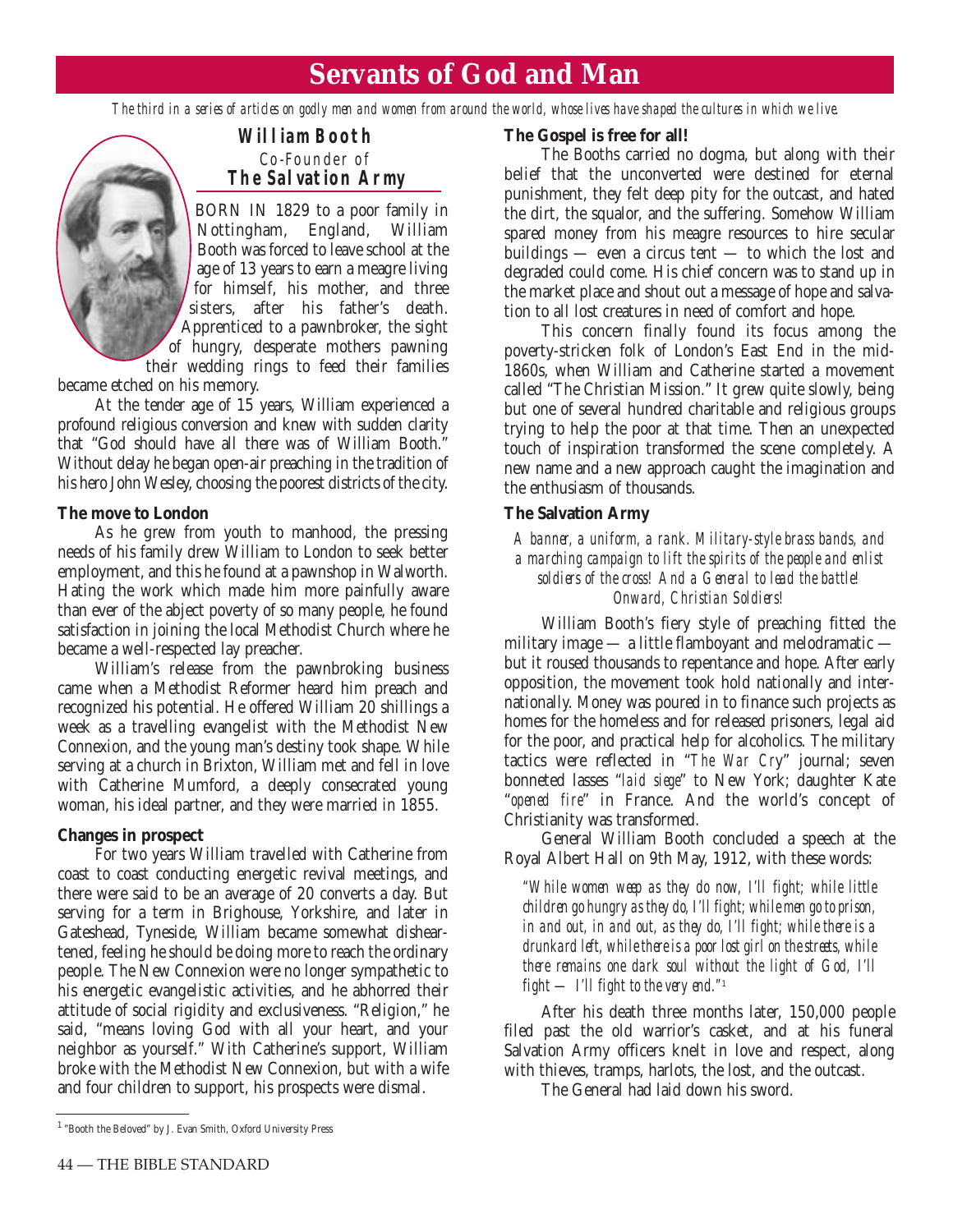# **Catherine Booth** (née Mumford) Co-Founder of **The Salvation Army**

# CATHERINE'S BIRTHPLACE

was Ashbourne, Derbyshire. Born in January 1829, she was a grave and sensitive girl, given a strong Christian upbringing by her father, a Methodist lay preacher, and her deeply religious mother. By the time she was 12 years old,

Catherine had read her Bible through eight times.

At 14 she became seriously ill and was confined to bed, but her mind was remarkably active, and being concerned about the dangers of alcohol she wrote articles for a Temperance magazine. At 16 she made her full commitment to the service of God.

#### **Workers together**

By 1844 the family had moved to London and Catherine became an active member of the Methodist Church in Brixton. There she met William Booth, and their firm friendship led to marriage in June 1855. Actively sharing in all his evangelistic work, enduring many hardships, and at the same time raising a large family, Catherine developed her own reputation as an outstanding speaker and campaigner especially for the rights of women and children. She and William parted company with the Methodists who were uncomfortable with such religious zeal, and eventually founded The Christian Mission in the East End of London, devoted to preaching the Gospel and working for social reform which they saw as their commitment to serve God and man.

## **Soup and salvation**

Catherine organized "Food-for-the-Million" shops where the poor could buy a cheap meal, and at Christmas food was distributed to hundreds of needy families. One of her campaigns was against the abuse of women and children as "sweated labor." She discovered red-eyed women stitching 11 hours a day in poorly lit tenements for a wage of nine pence, while a man doing similar work in a factory earned five times as much. She learned that in the match-making industry the use of dangerous substances caused many early deaths among the workers, mainly women. Catherine and others tried to shame employers into paying higher wages and providing better working conditions for these women.

A persuasive speaker to the outcasts of society, she was well able also to gain the ear and the financial support of the wealthy for the Mission's charitable work. In 1885 she took part in a campaign which resulted in the passing of the Criminal Law Amendment Act which protected young girls by raising the age of consent to 16 years.

# **The best men?**

When in 1878 the movement adopted the new title, "The Salvation Army," women officers enjoyed equal rights with men. This caused much hostility at first, as woman's place was generally regarded as being in the home. But Catherine's example was outstanding. In spite of poor health and a workload that would have broken many a man, she raised eight children, all of whom became active in the work of The Salvation Army.

Catherine Booth was influential in the setting up of the movement, contributing to the formulation of its basic principles of conduct and its position as to matters of belief. On the lighter side, she also designed a flag, and bonnets for the ladies, which for many years unmistakably identified as "Salvationists" those courageous women and girls whose commitment often took them into danger among the wilder elements of society.

Catherine died of cancer in October 1890, at 61 years of age. A small commemorative plaque sits above the door of the humble house where she was born. But perhaps the best tribute was from her husband. Though opposed in his earlier years to the idea of women taking an active role in the Gospel ministry, he admitted in later life that "the best men in my Army are the women," and for him, Catherine was undoubtedly the best of all.

*On a topical note, the Salvation Army in the U.S. announced on January 20, 2004, that it will receive a gift from the estate of Joan B. Kroc, wife of Ray Kroc, the founder of McDonald's Corporation. The trustees of the estate have estimated that the gift could be in excess of \$1.5 billion. The exact amount will not be known until the completion of the administration of the estate. The gift by Mrs. Kroc has been specifically designated for the development of community centers only within the U.S.*

**THE UNIFORM**: It took about two years to standardize the uniform. By 1880 a uniform in navy blue serge was introduced for men and women. Men wore a red jersey under a high neck tunic with a stiff collar and a military style cap, with "The Salvation Army" embroidered on a red band. Women wore a long navy skirt, a close fitting high-necked tunic with a white lace collar and a black straw bonnet with red band, tied with a ribbon bow.

Wearing of the uniform has always been optional. Salvationists had to buy their own uniform, which cost in 1890 about three weeks' wages. Today, the cost is about an average weekly wage. Many chose to wear the uniform out of pride for

the principles it stood for — not only to services but on any occasion where formal dress was worn, such as weddings, funerals, or family portraits.

Today the old style uniform is being replaced by a more modern, less formal style, adaptable to considerations of climate or culture. Many still wear it to show their support for the principles for which it stands:

- A commitment in the war against evil.
- A personal testimony to the wearer's own Christian faith and practice.
- The availability of the Salvationist to anyone needing a helping hand and listening ear.

Other sources consulted: Chambers Biographical Dictionary; Encyclopedia Britannica; www1.salvationarmy.org/heritage.nsf/home; www.bbc.co.uk/nottingham/features/2002/10/william\_booth\_great\_briton.shtml; www.times1190.freeserve.co.uk/general.htm

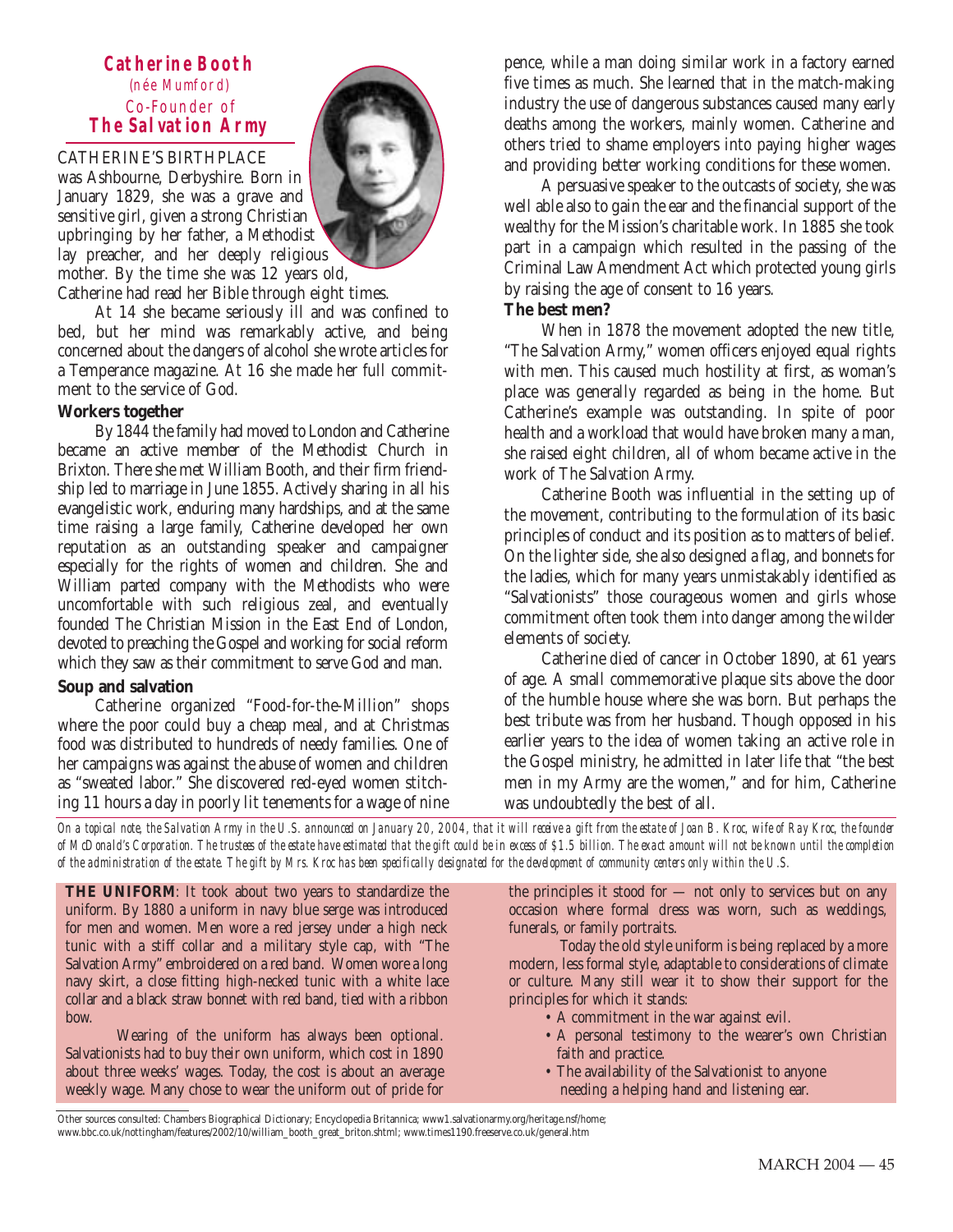**IN THE DOMAIN OF RELIGION** there has always been a tendency to wrap everything in mystery, the result being that in the proper and commendable exercise of faith, otherwise intelligent people appear to abandon the use of reason, thereby reducing their faith to mere credulity. The Creator does not require us to accept without question propositions that do not appeal to the God-given faculty of *reason*. Of

all God's earthly creatures, only of mankind was it said, "Let us make man in our image, after our likeness" (Gen. 1: 26). And the bestowal on man and woman of such a marvellous, *godlike* faculty as reasoning power has made possible responsive communication between ourselves and our Creator, on a conscious, reflective level.

#### **Have you ever talked with God?**

Surely! All who believe in God and have come into some measure of relationship with Him have felt the need to talk things over with Him as a revered Friend. *Such a privilege!* And in venturing to talk with a God of such greatness, such majesty, such inconceivable glory as the Creator of all things, we are awestruck, amazed, that He should extend the hand of friendship, and desire to enter into conversation with us.

#### **Why does He extend to us this hand of friendship?**

In common with all humanity, we are fallen from grace, no longer deserving the privileges of sonship, alienated by the disobedience of our first parents from that warm intimacy that existed in the beginning when the Lord walked and talked with Adam and Eve in the garden during the cool of the evening (Gen. 3: 8).

And yet — and yet, He is willing — even urgent upon us, to repair the breach: "Come now, and let us reason together." Can it be, then, that He is ready to overlook our inherited and acquired faults and failings, and to welcome us back into fellowship with Himself? Has our Heavenly Father grieved over us and, like the father of the prodigal son in Jesus' parable, had compassion on us in our weakness, rejoicing at last to see us afar off, looking in His direction?

It must be so. But — *let us reason* — since God justly condemned Adam and his posterity, surely he could not reverse His sentence? Could divine *love* make void His attribute of justice? No! Scripture and reason confirm our instinct, that God would never violate His own justice. As the Psalmist has said: "Justice and judgment are the habitation *(foundation – RV*) of thy throne" (Psa. 89: 14). And Habakkuk declares: "O Lord my God . . . Thou art of purer eyes than to behold evil, and canst not look on iniquity" (1: 13) — the Just One cannot approve evil or countenance sin.

## **How, then, can we come to Him?**

We can come because He tells us that "Though your sins be as scarlet, they shall be as white as snow; though they be red like crimson, they shall be as wool." But how is this achieved, since we are said to be born in sin and shapen in iniquity? The answer is no mystery. It is logical and reasonable. God in His great love provided a way to release the world from the consequences of sin. It was by the offense of one — Adam — that all were alienated from God and condemned to death. It is by the substitutionary sacrifice of

another — Jesus — that Adam and his descendants are

to be freed. The scarlet stain of sin is blotted out for those who apply to themselves the

cleansing blood of the perfect man Jesus, Who alone could satisfy divine justice. When God looks at us now, He no longer sees our stains of sin, but sees our covering of Christ's righteousness, as it were, a symbolic white robe which hides our

blemishes. And He says: "Come, let us reason together!"

#### **We are ransomed**

It is not the *suffering* of the Savior that saves us, though suffering is part of the dying process. It is His *death* in our place that releases us from the sentence. He paid the required price to Divine Justice, to free Adam and *all in him*, who otherwise die without exception. Reason here reveals to us God's economy, in that as *one* Savior is sufficient, so in due time all in Christ shall be made alive (1 Tim. 2: 6; 1 Cor. 15: 22). The reasoning mind also understands that the life Jesus gave must be forever sacrificed. He cannot claim back the price He paid. At His resurrection, therefore, our Lord was not restored to human life, but raised to the Divine nature and, as He said, "The world seeth me no more" (John 14: 19). Logical? Yes! Reasonable? Yes!

#### **God respects us if we respect Him**

True friendship is a meeting of minds and hearts, built on respect, affection, and loyalty. A good earthly father delights in the trust and ready approach of his children to talk things over, and many a dad is the family problem solver — at least until the young ones fancy they have outgrown that need!

So our Heavenly Father *invites us* to tell Him of our daily concerns, our successes and failures, our hopes and fears. If we have a problem, with Bible doctrine perhaps, or arising out of the issues of the Christian life, our natural resort is to consult our Father. Our approach of course is humble, in recognition of so great an honor, but to decline His invitation because we feel unworthy — or perhaps wish to hide from Him some waywardness of character we are reluctant to check — would be to abuse His great love and to spurn the fatherly hand of friendship. Saddest of all would be to absent ourselves altogether from keeping company with Him, thinking we have outgrown the need for regular discussion. God grant that our heart's desire and our reason will lead us to say ever:

*Lord, I delight in thee, and on thy care depend; To thee in every trouble flee, my best, my truest Friend.*

**"Come now, and let us reason together, saith the Lord"** — Isaiah 1: 18 **reason**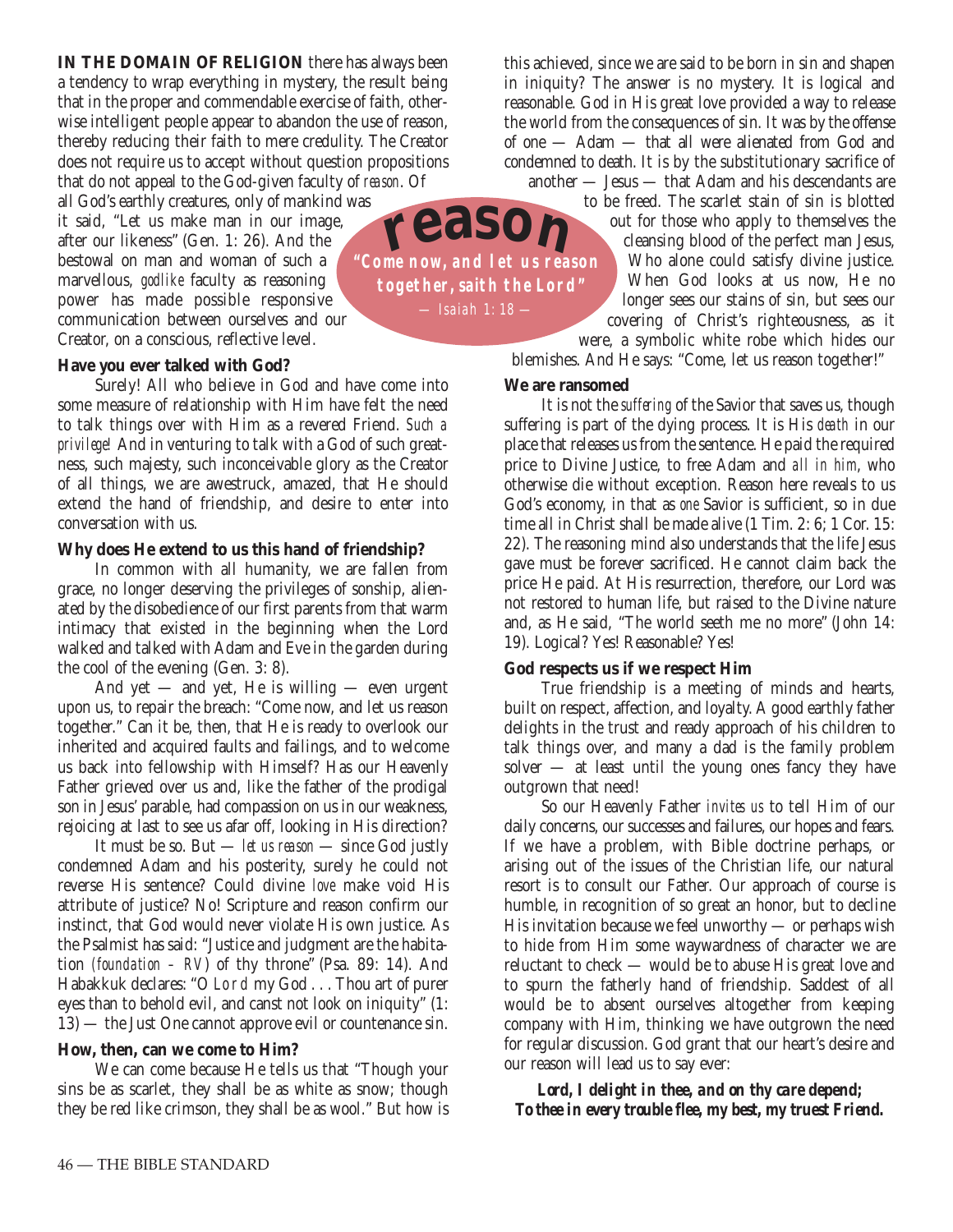# **THE MAIL BOX**



Bible that much more through your magazine.

The first in the series of godly men and women is so rich and full of facts, that we are looking for more in the series, please. Thanks again.

Humbly,

Correspondent from W. Africa.

Dear Friend,

I want to thank you for sending me some pamphlets to read. I'm trying to live my life for the Lord now. I needed a change in my life for the better, and with the good Lord Jesus Christ in my heart I will be a better person for Him. We all make mistakes and we ask forgiveness. God is love. I hope to hear from you soon.

Thank you very much. I will be praying for you. God bless you.

A.S.,

Kentucky

**We welcome your letters for publication but reserve the right to edit them. We indicate only the correspondent's initials, except where the writer is an appointee of the Movement. Submit letters, marked "Editorial" to our mailing address, or e-mail us at:** *editorial@biblestandard.com* **(enter "Letters Column" in the subject line).** *Please give your full name and postal address.*

# **PUBLICATIONS**

#### **A partial list of our publications appears below. Send for our free catalogue.**

*Prices are for U.S. addresses only; others add 25 percent toward postage.*

#### **STUDIES IN THE SCRIPTURES**

| Vol. 1, The Divine Plan of the Ages  paperbound \$1.50, cloth \$3.00     |  |
|--------------------------------------------------------------------------|--|
| Vol. 2, The Time Is At Hand (chronology, antichrist, etc.) \$4.00        |  |
|                                                                          |  |
| Vol. 4, The Battle of Armageddon (the great conflict)  \$ 2.00           |  |
| Vol. 5, The At-One-Ment Between God and Man (clearly explained)  \$ 2.00 |  |
| Vol. 6, The New Creation (its duties, baptism, sabbath, etc.) \$2.50     |  |
|                                                                          |  |

#### **ATTRACTIVE HARDBOUND BOOKS**

| Life - Death - Hereafter (224 pages)  paperbound \$1.50, cloth \$2.00  |
|------------------------------------------------------------------------|
| God (547 pages; describing Jehovah's great attributes, etc.)  \$2.00   |
| Creation (585 pages; describing God's creative work, etc.) \$2.00      |
| The Bible (794 pages; much useful information on it, its uses)  \$2.50 |
| Christ — Spirit — Covenants (744 pages, very informative)  \$2.50      |
|                                                                        |
| The Millennium (480 pages; expounding many Scriptures)  \$7.00         |
|                                                                        |
| Poems of Dawn (300 choice Christian poems for many occasions) \$5.00   |
| Photo-Drama of Creation (good for children; paperbound)  \$4.95        |
| Hymns of Millennial Dawn (words only, 50 cents)  hardbound \$ 6.00     |
| Tabernacle Shadows (176 pages, types explained)  hardbound \$4.00      |

#### **HELPFUL PRICED BOOKLETS**

| <i>The Restoration of Israel</i> (48 pages; from " <i>Studies</i> " Vol. 3)  \$ 1.00 |  |
|--------------------------------------------------------------------------------------|--|
| Anglo-Israelism — A Modern Delusion (80 pages; this and other                        |  |
| serious errors of H. W. and Garner Ted Armstrong refuted) 50                         |  |
| <i>The Gift of Tongues</i> — Should We Seek or Shun It? (80 pages) 50                |  |
| Is there Hope for Any of the Unsaved Dead? (80 hope-inspiring pages)50               |  |
| Satan, Satanism, Demonism and Exorcism (80 pages; real dangers)50                    |  |
|                                                                                      |  |
| The Great Pyramid and the Bible (48 pages; Bible corroborations) 50                  |  |
| The Hell of the Bible (60 pages; a veritable sunburst to many                        |  |
|                                                                                      |  |
| Spiritism — Ancient & Modern (67 pages; a Biblical, factual, and                     |  |
| reasonable explanation, proving it to be Demonism) 25                                |  |

*Jewish Hopes and Prospects* (52 pages; describes present-day

| fulfillments of God's promises to the Jews; illustrated)10              |  |
|-------------------------------------------------------------------------|--|
|                                                                         |  |
| The Teachings of "Jehovah's Witnesses" Examined (points pro and con) 10 |  |

#### **FREE TRACTS — DISTRIBUTORS WANTED**

Generally we do not pay distributors of our literature. Samples of many of our items will be provided on request. Preferably, our literature should first be studied and digested prior to distribution, so that you would be ready always to give an answer to every man that asks you a reason of the hope that is in you, with gentleness and reverence (1 Pet. 3: 15).

#### **FREE 24-PAGE BOOKLETS FOR SPECIAL LIMITED NEEDS**

*Where are the Dead? • Life and Immortality • What is the Soul? • The Resurrection of the Dead • Spiritism is Demonism • Why Does A Loving God Permit Calamities? • The Sabbath Day • Faith Healing • Baptism • Speaking in Tongues — Is it of God? • The Kingdom of God • Mormonism — A Modern Delusion • Preservation of Identity in the Resurrection • The Evolution Theory Examined • Why We Believe in God's Existence • The Rapture • Future Life By Resurrection — Not Reincarnation • Must Christians Pay Tithes?*

#### **FREE LEAFLETS FOR GENERAL DISTRIBUTION**

*Do You Know? • Thieves In Paradise • Israel's Return • New Earth • What is Hell? • The Bible vs. Evolution • "Flying Saucers" • Jesus' Second Advent • Judgment Day • God Loves You! • Earth's Coming Theocratic Government • War on Poverty • Oath-bound Promise • Man's Eternal Destiny • Pollution Crisis • What is the Truth? • Great Pyramid • Restitution • Is God or Satan Winning? • The Full Gospel • Peace — How it Will Come • True Freedom*

# **SMALL LEAFLETS FOR GENERAL DISTRIBUTION**

Titles vary from time to time; items in stock may change.

*Bible Standard Ad • Coming By and By • Christ's Glorious Reign • Close Your Eyes/DP Ad • Desolation/Restoration • Father Take My Hand • A Good New Year Recipe • How Readest Thou? • Nearing God's Kingdom • My Lord and I/ Picture • 23rd Psalm • Salvation/All Things New • Scripture Studies Ad • Watchman, What of the Night?*

**\*\*\***